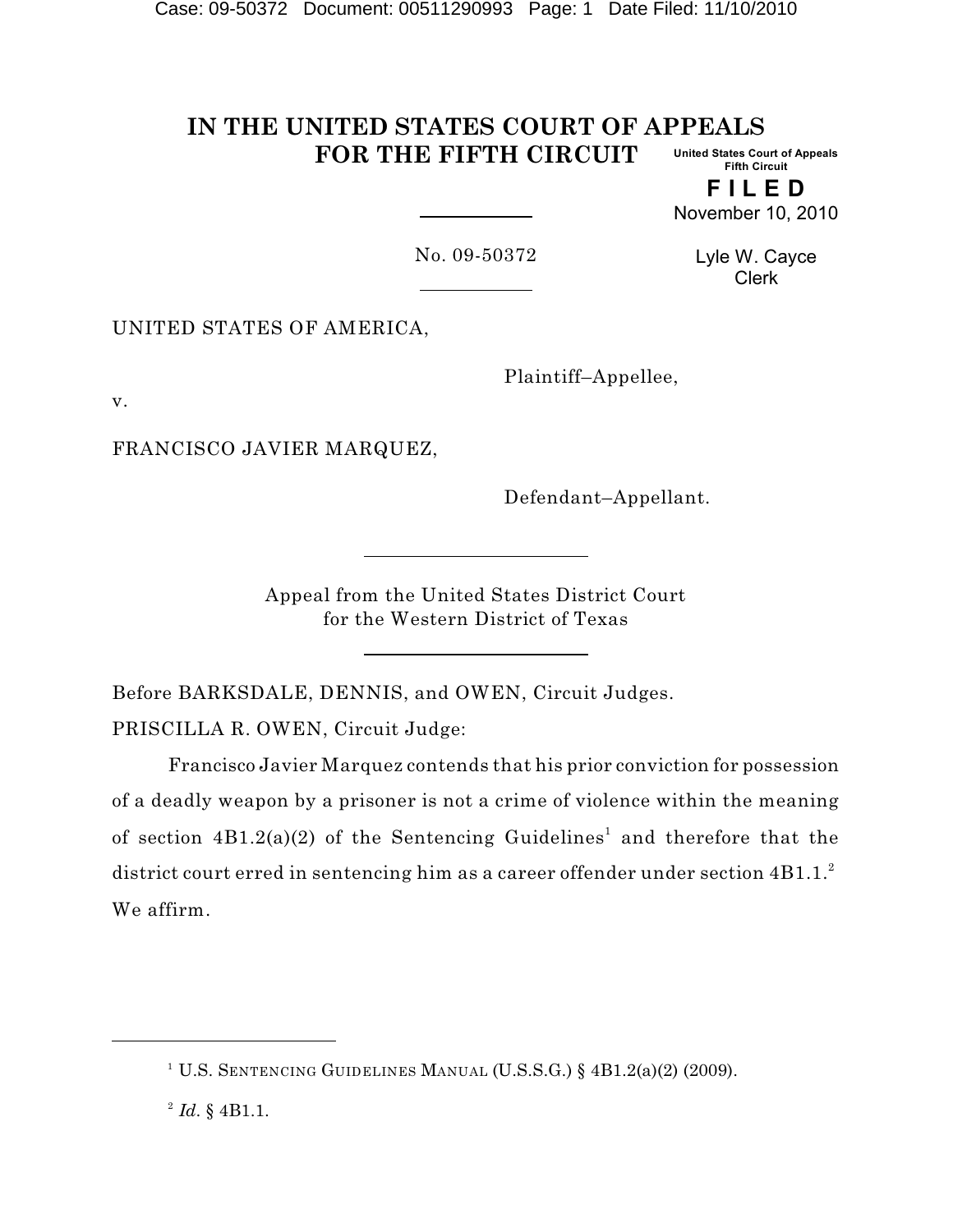**I**

Marquez pled guilty to possessing more than 100 kilograms of marijuana with the intent to distribute it. The presentence report recommended that the district court sentence Marquez under the career-offender guidelines based on Marquez's prior New Mexico convictions for possession of cocaine with the intent to distribute and possession of a deadly weapon by a prisoner. Only the latter conviction is at issue in this appeal. The New Mexico statute under which Marquez was convicted provides that "[p]ossession of [a] deadly weapon or explosive by [a] prisoner in lawful custody" is a second degree felony.<sup>3</sup> His indictment charged him under this statute, alleging that he"possess[ed] a deadly weapon, a club[,] contrary to Section 30-22-16, NMSA 1978," while an "inmate of the Bernalillo County Detention Center." A deadly weapon is defined under applicable New Mexico law as "any weapon which is capable of producing death or great bodily harm," and great bodily harm "means an injury to the person which creates a high probability of death; or which causes serious disfigurement; or which results in permanent or protracted loss or impairment of the function of any member or organ of the body." 4

Marquez objected to the presentence report, arguing that his offense of possession of a deadly weapon by a prisoner was not a crime of violence in light of the Supreme Court's decision in *Begay v. United States*. Marquez contends 5 that his prior conviction is not for an offense that "is burglary of a dwelling, arson, or extortion, involves use of explosives, or otherwise involves conduct that presents a serious potential risk of physical injury to another."<sup>6</sup> He argues that

 $3$  N.M. Stat. Ann. § 30-22-16.

 $4$  N.M. Stat. Ann. § 30-1-12(A), (B).

 $553$  U.S. 137 (2008).

 $6$  U.S.S.G. § 4B1.2(a)(2).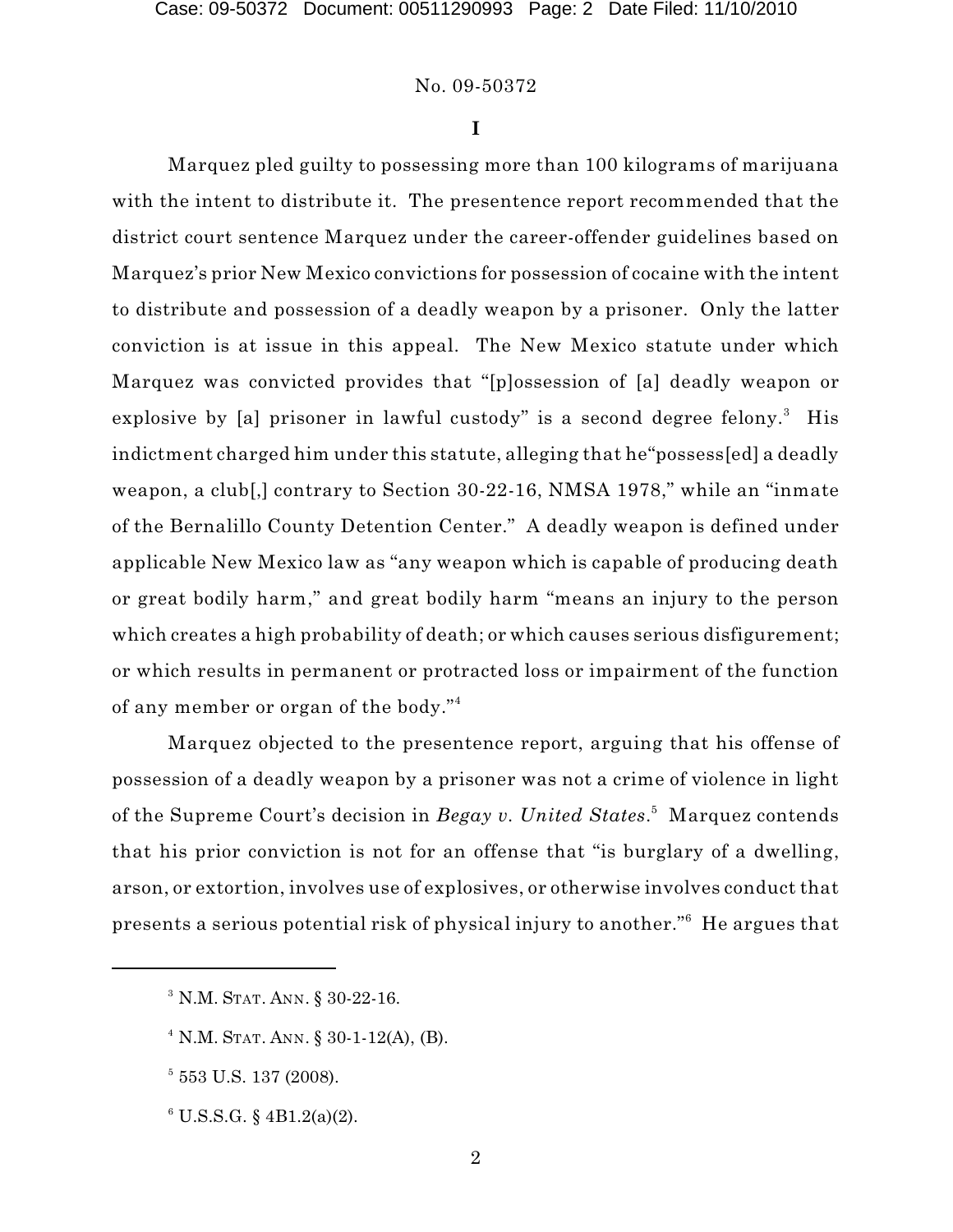his properly calculated Guidelines' sentencing range is 92 to 155 months of imprisonment. The district court determined that the career-offender enhancement applied and overruled the objection. The court concluded that the advisory Guidelines' range was 188 to 235 months of imprisonment and sentenced Marquez to 188 months' imprisonment. This appeal followed.

# **II**

We review the district court's interpretation of the Sentencing Guidelines de novo.<sup>7</sup> A defendant may be sentenced as a career offender under the Guidelines if "the instant offense of conviction is a felony that is either a crime of violence or a controlled substance offense" and the defendant "has at least two prior felony convictions of either a crime of violence or a controlled substance offense."<sup>8</sup> The term "crime of violence" is defined in section 4B1.2 as

any offense under federal or state law, punishable by imprisonment for a term exceeding one year, that—

- (1) has as an element the use, attempted use, or threatened use of physical force against the person of another, or
- (2) is burglary of a dwelling, arson, or extortion, involves use of explosives, or otherwise involves conduct that presents a serious potential risk of physical injury to another. 9

The parties agree that we are concerned only with what is sometimes called "the residual clause" of section  $4B1.2(a)(2),^{10}$  and therefore, we must

*United States v. Mohr*, 554 F.3d 604, 606 (5th Cir.), *cert. denied*, 130 S. Ct. 56 (2009). <sup>7</sup>

 $8 \text{ U.S.S.G. }$  § 4B1.1(a).

<sup>&</sup>lt;sup>9</sup> *Id.* § 4B1.2(a).

<sup>&</sup>lt;sup>10</sup> See, e.g., *United States v. Anderson*, 559 F.3d 348, 355 (5th Cir.) (referring to U.S.S.G. § 4B1.2(a)(2) as a "residual clause"), *cert. denied*, 129 S. Ct. 2814 (2009); *Mohr*, 554 F.3d at 607 (same); *see also Johnson v. United States*, 130 S.Ct. 1265, 1274 (2010) (discussing "the socalled 'residual clause'" in 18 U.S.C. § 924(e)(2)(B)(ii)); *Chambers v. United States*, 129 S.Ct. 687, 689 (2009) (referring to clause (ii) of  $\S 924(e)(2)(B)$  as the "ACCA's so-called residual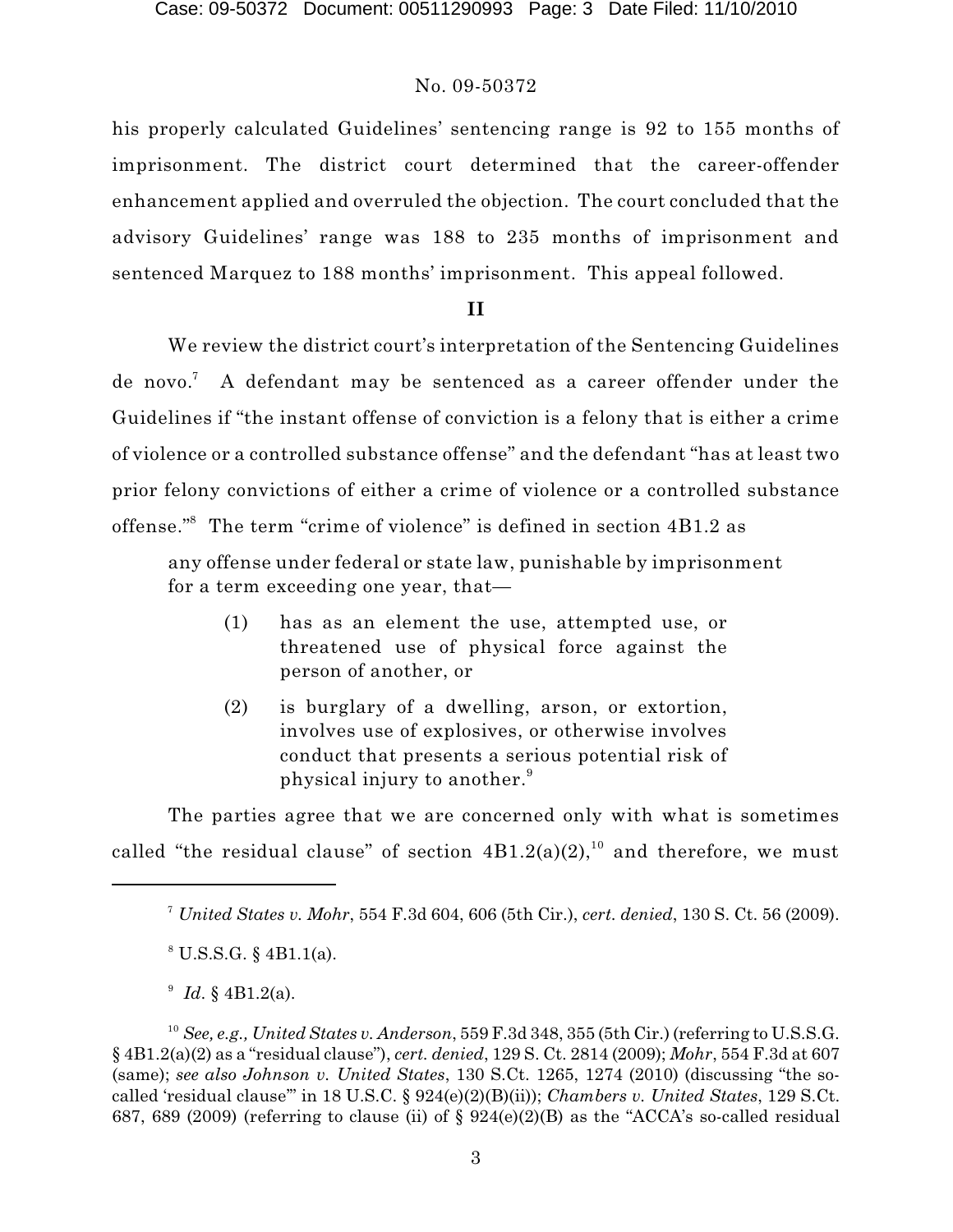determine whether Marquez's conviction under New Mexico law "otherwise involves conduct that presents a serious potential risk of physical injury to another." We do not write on a clean slate, and we begin with the context in which we must consider the answer to this question.

The comments to section 4B1.1 of the Guidelines reflect that sections 4B1.1 and 4B1.2, embodying the career offender guidelines, were promulgated to implement the directive in 28 U.S.C. § 994(h), which "mandates that the Commission assure that certain 'career' offenders receive a sentence of imprisonment 'at or near the maximum term authorized.'" $^{\rm 11}$  The term "crime of violence" is not defined in § 994(h); however, 18 U.S.C. § 16 does define that The comments to section 4B1.1 explain that the Commission  $term.<sup>12</sup>$ implemented the directive in § 994(h) by "tracking in large part the criteria set forth in 28 U.S.C. § 994(h)," but that "the Commission has modified this definition in several respects to focus more precisely on the class of recidivist offenders for whom a lengthy term of imprisonment is appropriate and to avoid 'unwarranted sentencing disparities among defendants with similar records who have been found guilty of similar criminal conduct." $^{\rm n_{13}}$ 

clause").

 $12$  18 U.S.C. § 16 provides:

The term "crime of violence" means--

(a) an offense that has as an element the use, attempted use, or threatened use of physical force against the person or property of another, or

(b) any other offense that is a felony and that, by its nature, involves a substantial risk that physical force against the person or property of another may be used in the course of committing the offense.

<sup>13</sup> U.S.S.G. § 4B1.1 cmt. background (quoting 28 U.S.C. § 991(b)(1)(B)).

 $11$  U.S.S.G. § 4b1.1 cmt. background.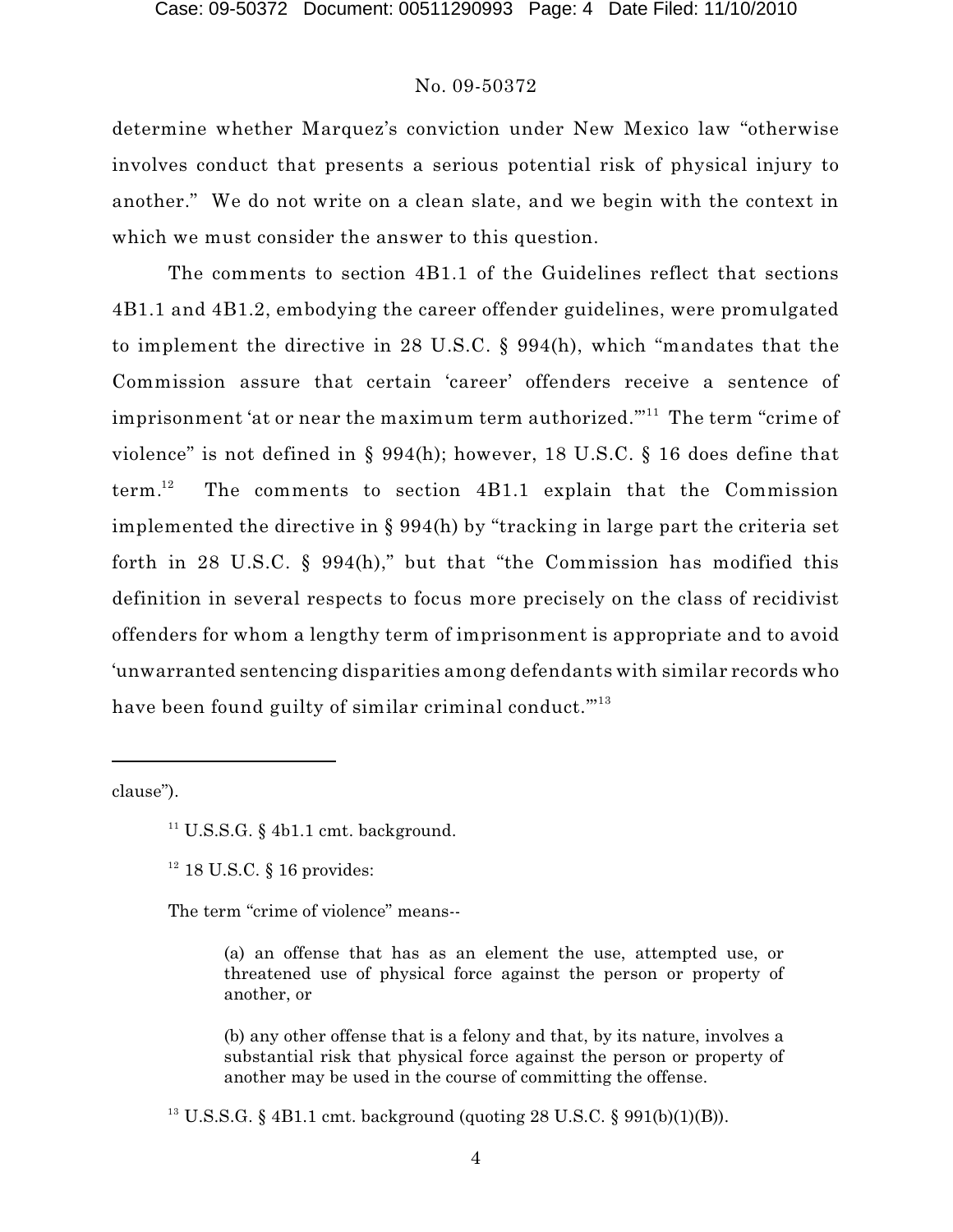The black letter text of the definition of "crime of violence" in section 4B1.2 of the Guidelines is very similar to the definition of "violent felony" in the Armed Career Criminal Act (ACCA), 18 U.S.C. § 924 (e)(2)(B).<sup>14</sup> Within subsections (1) and (2), the only difference is that the Guidelines have inserted "of a dwelling" after "burglary."<sup>15</sup> However, the application notes to section  $4B1.2$  of the Guidelines gives further guidance to how the term "crime of violence" is to be applied, including additional enumerated offenses not included in the ACCA and an elaboration regarding the residual clause:

"Crime of violence" includes murder, manslaughter, kidnapping, aggravated assault, forcible sex offenses, robbery, arson, extortion, extortionate extension of credit, and burglary of a dwelling. Other offenses are included as "crimes of violence" if (A) that offense has as an element the use, attempted use, or threatened use of physical force against the person of another, or (B) the conduct set forth (i.e., expressly charged) in the count of which the defendant was convicted involved use of explosives (including any explosive material or destructive device) or, by its nature, presented a serious potential risk of physical injury to another. $^{16}$ 

The commentary to section 4B1.2 expressly provides that possession of a firearm by a felon is not a crime of violence unless the weapon is "a sawed-off

<sup>14</sup> Compare *id*. § 4B1.2(a) *with* 18 U.S.C. § 924(e)(2)(B), which provides in pertinent part:

(B) the term "violent felony" means any crime punishable by imprisonment for a term exceeding one year . . . that--

(i) has as an element the use, attempted use, or threatened use of physical force against the person of another; or

(ii) is burglary, arson, or extortion, involves use of explosives, or otherwise involves conduct that presents a serious potential risk of physical injury to another.

<sup>15</sup> See U.S.S.G. § 4B1.2(a)(2).

 $16$  U.S.S.G. § 4B1.2 cmt. n.1.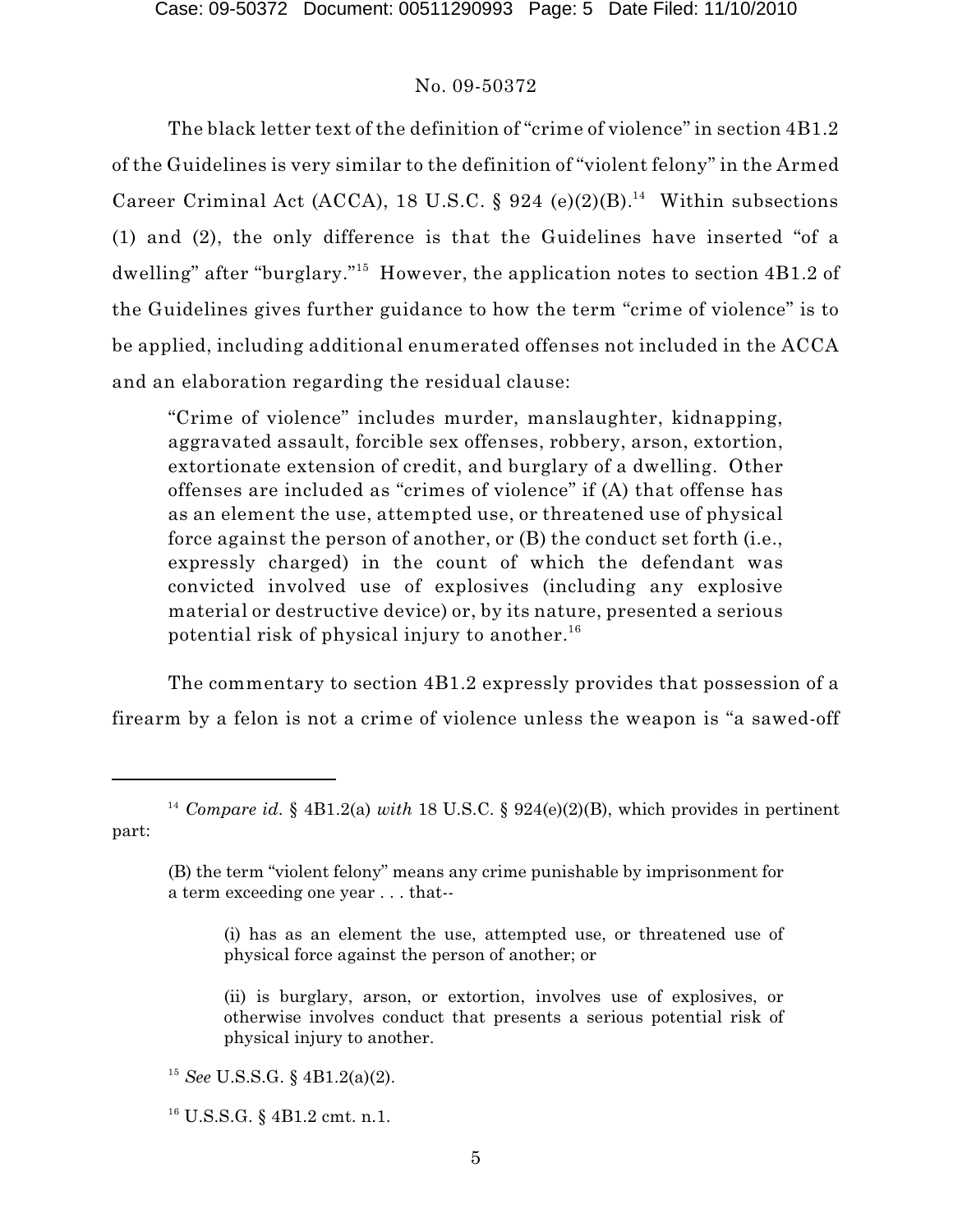shotgun or sawed-off rifle, silencer, bomb, or machine gun."<sup>17</sup> Marquez's prior conviction was not, however, for being a felon in possession of a firearm. He was convicted under state law for possession of a deadly weapon by an inmate, which is similar to the federal offense defined in 18 U.S.C. § 1791, prohibiting an inmate's possession of "a weapon (other than a firearm or destructive device), or an object that is designed or intended to be used as a weapon or to facilitate escape from a prison." 18

Our construction of the career-offender Guideline sections are further informed by two decisions of the Supreme Court construing the ACCA.<sup>19</sup> Although the text of the ACCA defining "violent felony" and the Guidelines definition and commentary regarding a "crime of violence" are not identical, as discussed above, our court as well as other circuit courts have concluded that the Supreme Court's decisions interpreting the meaning of "violent felony" under the ACCA are at least instructive. $^{\text{20}}$  In  $Begay,$  the Court held that driving under the influence of alcohol was not a "violent felony" within the meaning of the ACCA. $^{\rm 21}$ 

<sup>&</sup>lt;sup>17</sup> Id. ("Crime of violence' does not include the offense of unlawful possession of a firearm by a felon, unless the possession was of a firearm described in 26 U.S.C. § 5845(a)." The note also provides, "[u]nlawfully possessing a firearm described in 26 U.S.C. § 5845(a) (*e.g.*, a sawed-off shotgun or sawed-off rifle, silencer, bomb, or machine gun) is a 'crime of violence.'").

 $18$  U.S.C. § 1791(d)(1)(B).

<sup>&</sup>lt;sup>19</sup> See Chambers *v. United States*, 129 S. Ct. 687 (2009); *Begay v. United States*, 553 U.S. 137 (2008).

*See United States v. Mohr*, 554 F.3d 604, 609 (5th Cir.), *cert. denied*, 130 S. Ct. 56 20 (2009); *see also United States v. Polk*, 577 F.3d 515, 518-19 (3d Cir. 2009) (observing that the Supreme Court vacated and remanded for reconsideration in light of *Begay* courts of appeals' decisions applying the career offender Guidelines, leading the Third Circuit to conclude that "this leaves little doubt that *Begay* bears on our determination of whether to classify an offense as a 'crime of violence.'"); *United States v. Bartee*, 529 F.3d 357 (6th Cir. 2008); *United States v. Williams*, 537 F.3d 969 (8th Cir. 2008).

 $21$  553 U.S. at 139.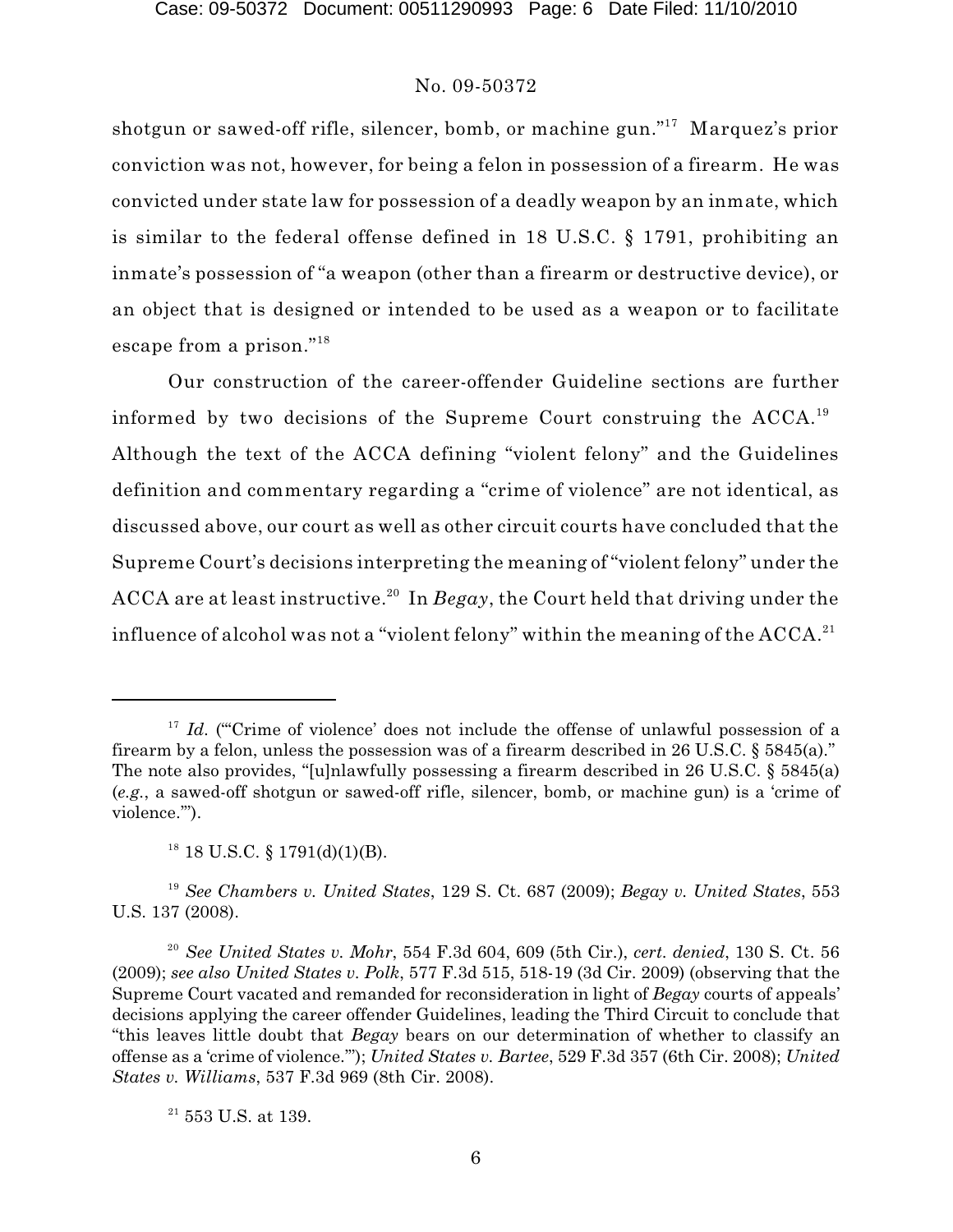In *Chambers*, the Court held that a "failure to report" for penal confinement was not a violent felony under the  $\text{ACCA}.^{22}$  Prior to the issuance of these decisions, our court had held that the knowing possession of a deadly weapon in a penal institution is a crime of violence under U.S.S.G. §  $4B1.2(a)(2).^{23}$  Marquez contends that our construction of section 4B1.2 was erroneous in light of *Begay*.

We therefore begin our analysis with a consideration of the Supreme Court's reasoning in *Begay* and its subsequent decision in *Chambers*. The Court concluded in *Begay* that the presence of the enumerated offenses of burglary, arson, extortion, or offenses that involve the use of explosives "indicates that the statute covers only *similar* crimes, rather than *every* crime that 'presents a serious potential of risk of physical injury to another." $^{24}$  The Court noted that the enumerated offenses "all typically involve purposeful, 'violent,' and 'aggressive' conduct." $^{25}$  This was important because such conduct makes it "more likely that an offender, later possessing a gun, will use that gun deliberately to harm a victim."<sup>26</sup> The crime of driving under the influence was not such a crime. "By way of contrast, statutes that forbid driving under the influence . . . typically do not insist on purposeful, violent, and aggressive conduct."<sup>27</sup> The Court explained that DUI offenses "are, or are most nearly comparable to, crimes that

*United States v. Rodriguez-Jaimes*, 481 F.3d 283, 287 (5th Cir. 2007). 23

<sup>24</sup> 553 U.S. at 142 (quoting 18 U.S.C. § 924(e)(2)(B)(ii)); *see also id.* at 143 ("we should read the examples as limiting crimes that clause (ii) covers to crimes that are roughly similar, in kind as well as in degree of risk posed, to the examples themselves"); *id*. ("The statute's history offers further support for our conclusion that the examples in clause (ii) limit the scope of the clause to crimes that are similar to the examples themselves.").

<sup>25</sup> Id. at 144 (quoting *United States v. Begay*, 470 F.3d 964, 980 (10th Cir. 2006) (MCCONNELL, J., dissenting in part)).

 $^{27}$   $Id.$ 

 $22$  129 S.Ct. at 689.

*Id.* at 145. 26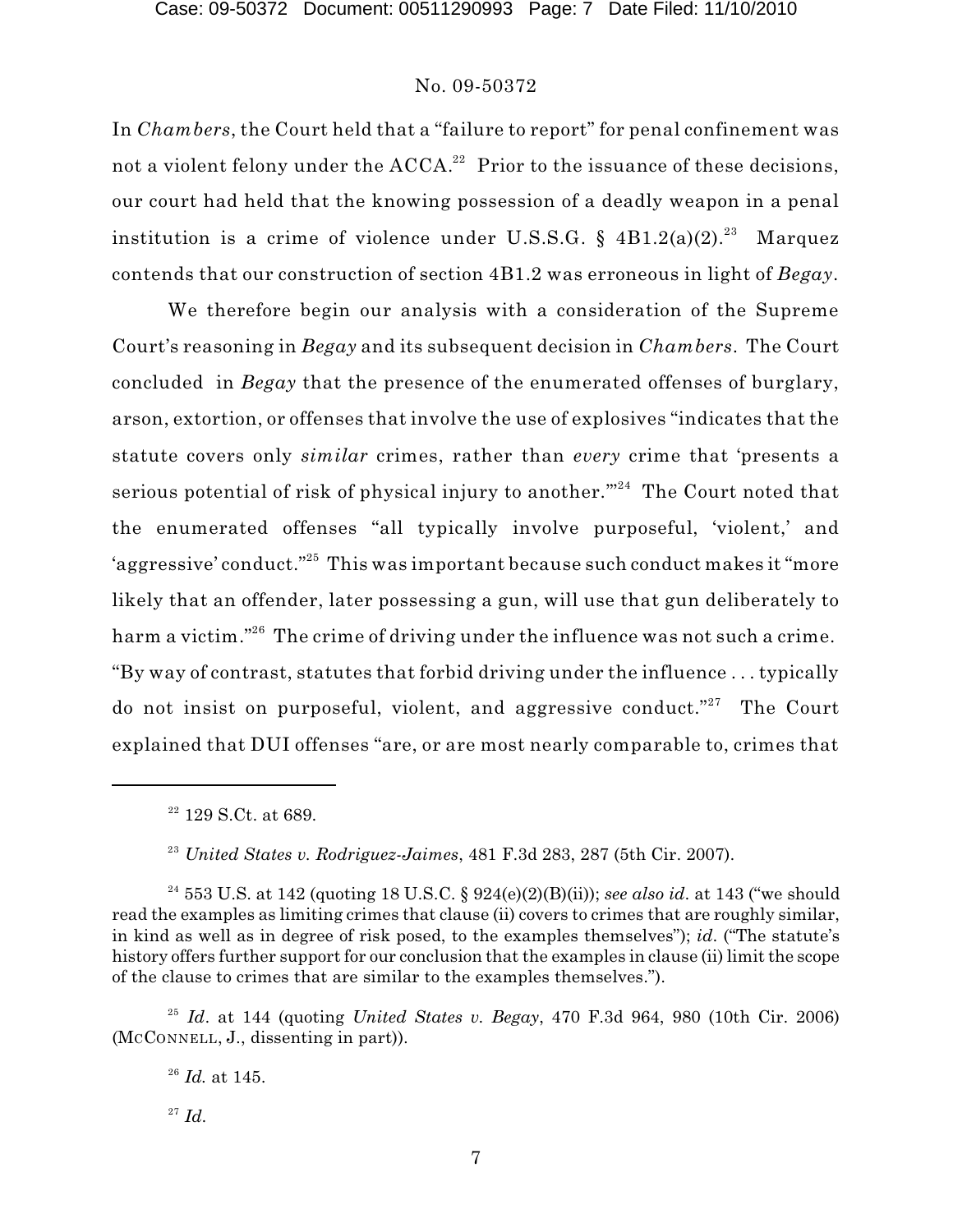impose strict liability, criminalizing conduct in respect to which the offender need not have had any criminal intent at all."<sup>28</sup> Drunk driving "need not be purposeful or deliberate."<sup>29</sup> It involves negligence or recklessness, the Court reasoned. The ACCA "focuses upon the special danger created when a particular type of offender–a violent criminal or drug trafficker–possesses a gun."<sup>30</sup> To determine which offenders fall into this category, "the Act looks to past crimes. This is because an offender's criminal history is relevant to . . . the kind or degree of danger the offender would pose were he to possess a gun." $^{\rm 31}$  The Court concluded that although driving under the influence "reveal[s] a degree of callousness toward risk," crimes involving intentional or purposeful conduct "also show an increased likelihood that the offender is the kind of person who might deliberately point the gun and pull the trigger," while strict liability crimes do not. 32

The Supreme Court then listed examples of crimes that, "though dangerous, are not typically committed by those whom one normally labels 'armed career criminals."<sup>33</sup> The examples given by the Court were reckless pollution, negligent pollution of a sewer system, recklessly tampering with consumer products, and seamen's inattention to duty causing serious accidents, all of which presented a risk of serious injury.<sup>34</sup> The Court had already emphasized at the outset of its opinion that "[d]runk driving is an extremely

*Id*. 28

 $^{29}$  *Id* 

<sup>30</sup> *Id.* at 146.

 $^{31}$   $Id.$ 

<sup>32</sup> Id.

<sup>33</sup> Id.

<sup>34</sup> *Id.* at 146-47.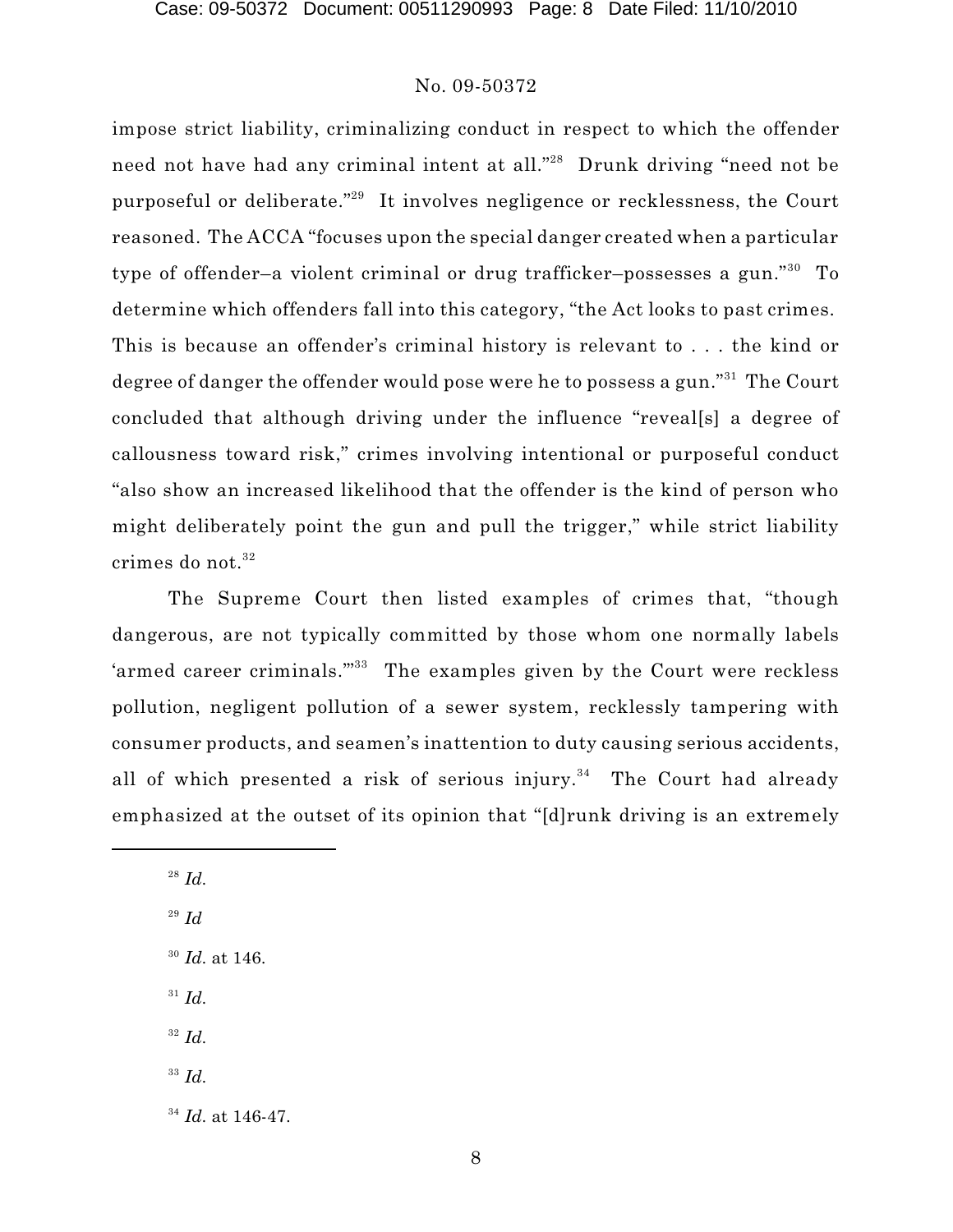dangerous crime," responsible for thousands of deaths each year, $^{35}$  and in discussing strict liability offenses such as DUI, the Court reiterated that "[t]he distinction we make does not minimize the seriousness of the risks attached to But the risk of physical injury was not driving under the influence."36 determinative of whether a crime was a violent felony.<sup>37</sup> "[A] prior record of violent and aggressive crimes committed intentionally" is "associated with a likelihood of future violent, aggressive, and purposeful 'armed career criminal' behavior in a way that" strict liability crimes are not. $^{38}$ 

Less than a year after it decided *Begay*, the Supreme Court provided further guidance in *Chambers v. United States*<sup>39</sup> as to the meaning of "violent felony" as used in the ACCA. The prior conviction at issue was for failure to report for penal confinement, a violation of Illinois law.<sup>40</sup> After applying its categorical approach to the Illinois statute under which Chambers had been convicted, the Court concluded that failure to report "is a separate crime, different from escape," and that "[t]he behavior that likely underlies a failure to report would seem less likely to involve a risk of physical harm than the less passive, more aggressive behavior underlying an escape from custody."<sup>41</sup> The Court concluded that failure to report to a penal institution for confinement "does not 'involve conduct that presents a serious potential risk of physical injury

- *See id*. 37
- <sup>38</sup> *Id.* at 148.
- $39$  129 S.Ct. 687 (2009).
- $^{40}$  *Id.* at 690.
- $^{41}$  *Id.* at 691.

 $^{35}$  *Id.* at 141.

<sup>&</sup>lt;sup>36</sup> *Id.* at 147.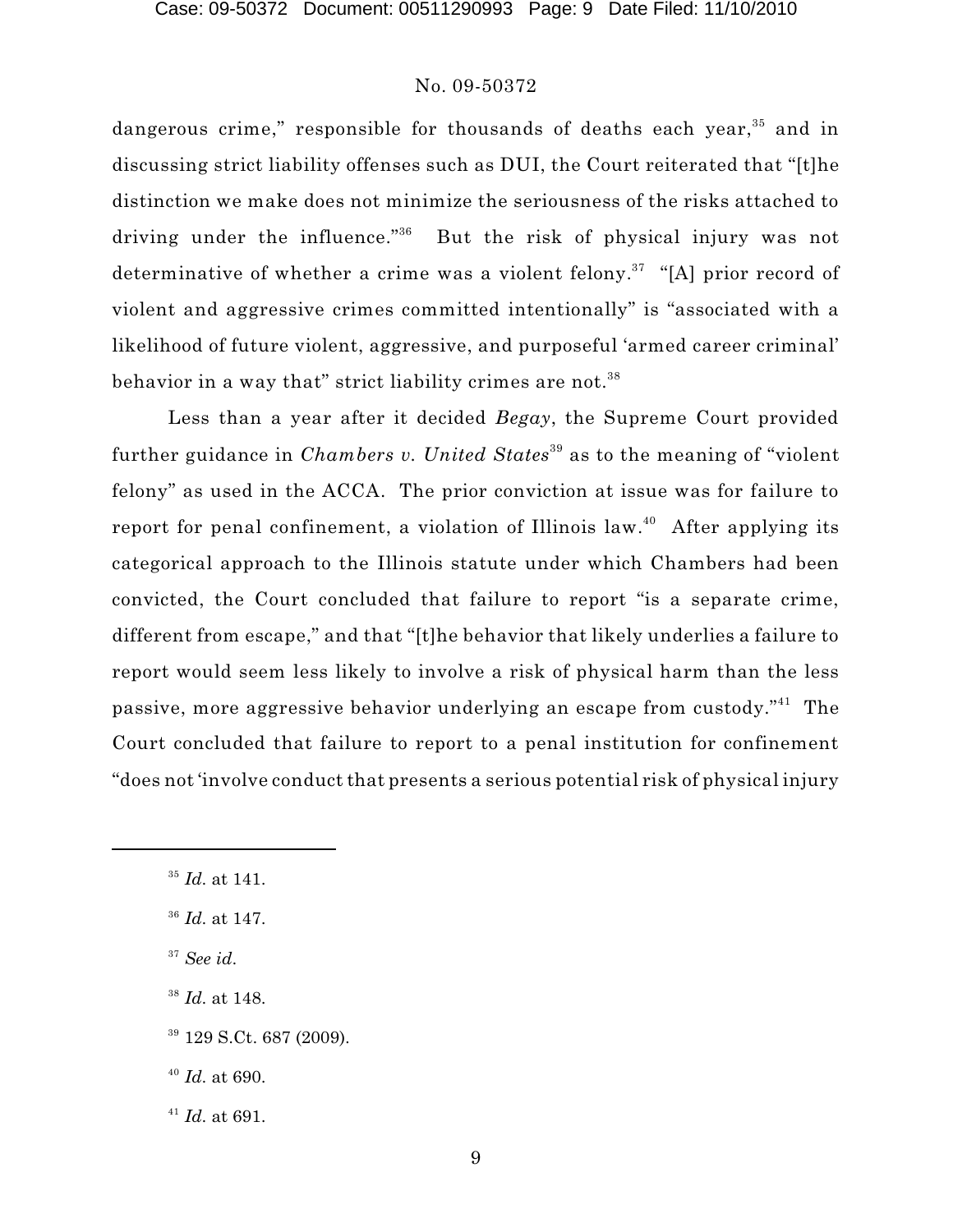to another."" $^{\hspace{0.1em}n\hspace{0.1em}42}$  The Court reasoned, "[c]onceptually speaking, the crime amounts to a form of inaction, a far cry from the 'purposeful, violent, and aggressive conduct' potentially at issue when an offender uses explosives against property, commits arson, burgles a dwelling or residence, or engages in certain forms of extortion."<sup>43</sup> The Court rejected the Government's argument that "a failure to report reveals the offender's special, strong aversion to penal custody," observing that "[t]he question is whether such an offender is significantly more likely than others to attack, or physically to resist, an apprehender, thereby producing a 'serious potential risk of physical injury.'" 44

In the present case, Marquez contends that his prior conviction is similar to the DUI at issue in *Begay*. There is authority from the New Mexico Supreme Court indicating that possession of a deadly weapon in prison<sup>45</sup> is "a crime closely approaching a strict liability crime." $^{46}$  The New Mexico court agreed with a California appellate court that "'[e]vil intent or intended use for an improper purpose is not an element of the crime."<sup>47</sup> The New Mexico court then considered whether duress was a defense to this offense, recognizing that some states have held that duress is not a defense because of the need to protect

<sup>&</sup>lt;sup>42</sup> *Id.* (quoting the ACCA, 18 U.S.C. § 924(e)(2)(B)(ii)).

<sup>&</sup>lt;sup>43</sup> Id. at 692 (quoting *Begay*, 553 U.S. at 145-46).

<sup>&</sup>lt;sup>44</sup> *Id.* (quoting § 924(e)(2)(B)(ii)).

<sup>&</sup>lt;sup>45</sup> N.M. Stat. Ann. § 30-22-16.

<sup>&</sup>lt;sup>46</sup> *State v. Baca*, 845 P.2d 762, 768 (N.M. 1992); *see also id.* (referring to the offense as "a near strict liability crime"); *id*. (discussing "the high level of protection afforded by a statute approaching strict liability"); *id*. at 769 (identifying "the purpose of the near strict liability statute").

*Id*. at 768 (quoting *People v. Velasquez*, 204 Cal. Rptr. 640, 641 (Cal. Ct. App. 1984)). <sup>47</sup>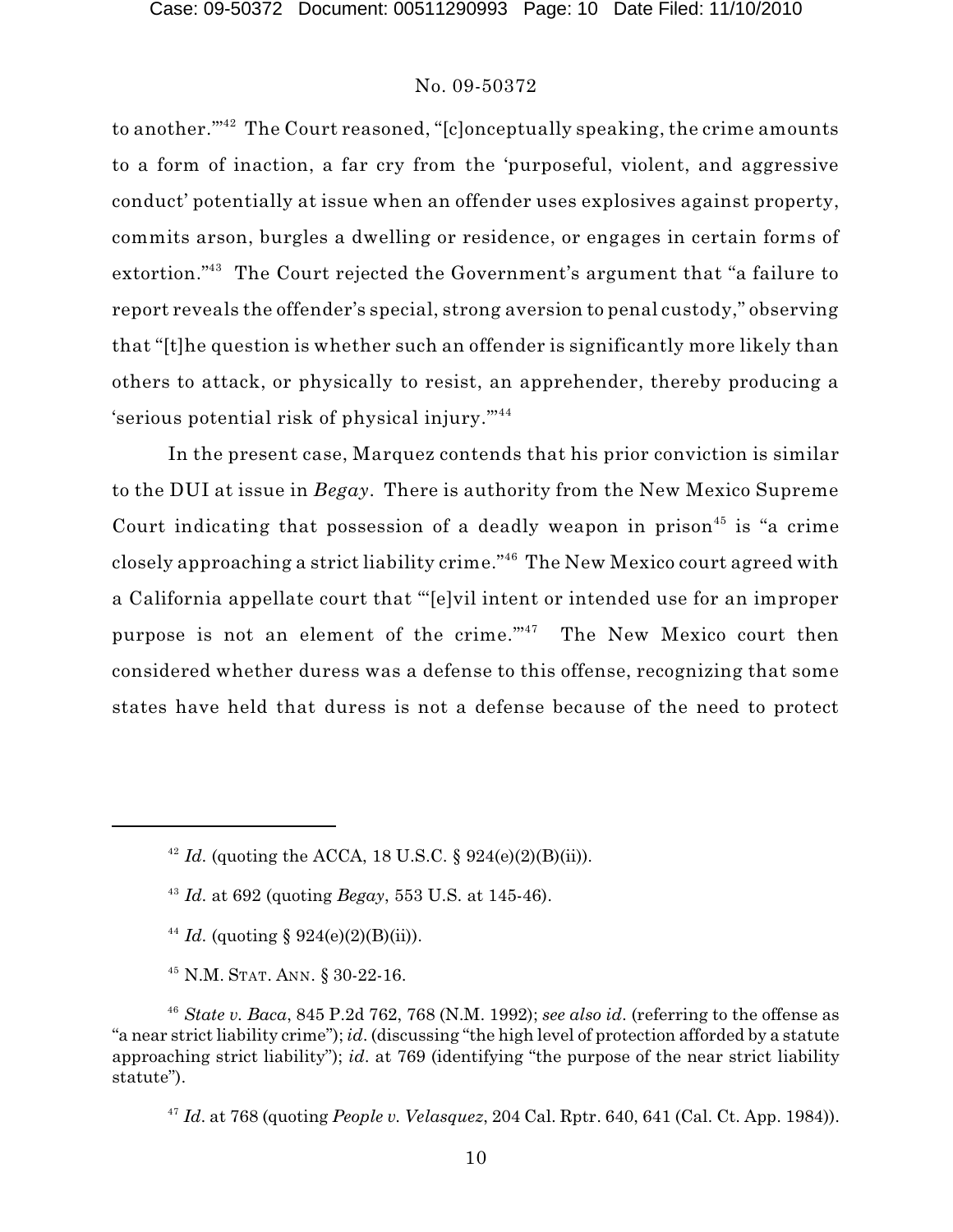inmates and officers from assaults with dangerous weapons. $^{48}$  However, the New Mexico court did not follow suit and instead recognized a narrow duress exception, drawing on federal case law regarding duress as a defense to the crime of felon in possession of a firearm. 49

Subsequently, the New Mexico court of appeals concluded in dicta that the offense of possessing a deadly weapon by a prisoner is not, strictly speaking, a strict liability offense because the mens rea required is knowing possession.<sup>50</sup> The New Mexico court of appeals observed that "[a]lthough the statute is silent with respect to the mens rea element, the uniform jury instruction for the crime requires the jury to find that the accused possessed a deadly weapon," and "that if possession is contested the instruction on possession at UJI 14-130 NMRA should also be given." $^{\scriptscriptstyle 51}$  The uniform jury instruction to which the court referred provides that "[a] person is in possession of (*name of object*) when, on the occasion in question, he knows what it is, he knows it is on his person or in his presence and he exercises control over it." $^{52}$  The New Mexico court also cited as authoritative an Oregon decision that the New Mexico court described in a parenthetical as "stating statute prohibiting possessing, carrying, or having

<sup>&</sup>lt;sup>48</sup> Id. (citing *People v. Rau*, 436 N.W.2d 409 (Mich. Ct. App. 1989); *Velasquez*, 204 Cal.Rptr. at 643).

<sup>&</sup>lt;sup>49</sup> Id. at 768-69 (holding that to establish a defense of duress "the defendant must produce sufficient evidence that: (1) he was under an unlawful and imminent threat of death or serious bodily injury; (2) he did not recklessly place himself in a situation that would likely compel him to engage in the criminal conduct; (3) he did not have a reasonable legal alternative (in other words, he could not have reasonably avoided the threatened harm or the criminal conduct in which he engaged); and (4) a direct causal relationship existed between the criminal action and the avoidance of the threatened harm," and that "[w]e agree with the federal courts that 'the keystone of the analysis is that the defendant must have no alternative–either before or during the event–to avoid violating the law.'" (citations omitted)).

<sup>&</sup>lt;sup>50</sup> State v. Gonzalez, 107 P.3d 547, 552 (N.M. Ct. App. 2005).

 $^{51}$   $Id.$ 

 $52$  N.M. RULES ANN., Crim. UJI 14-130.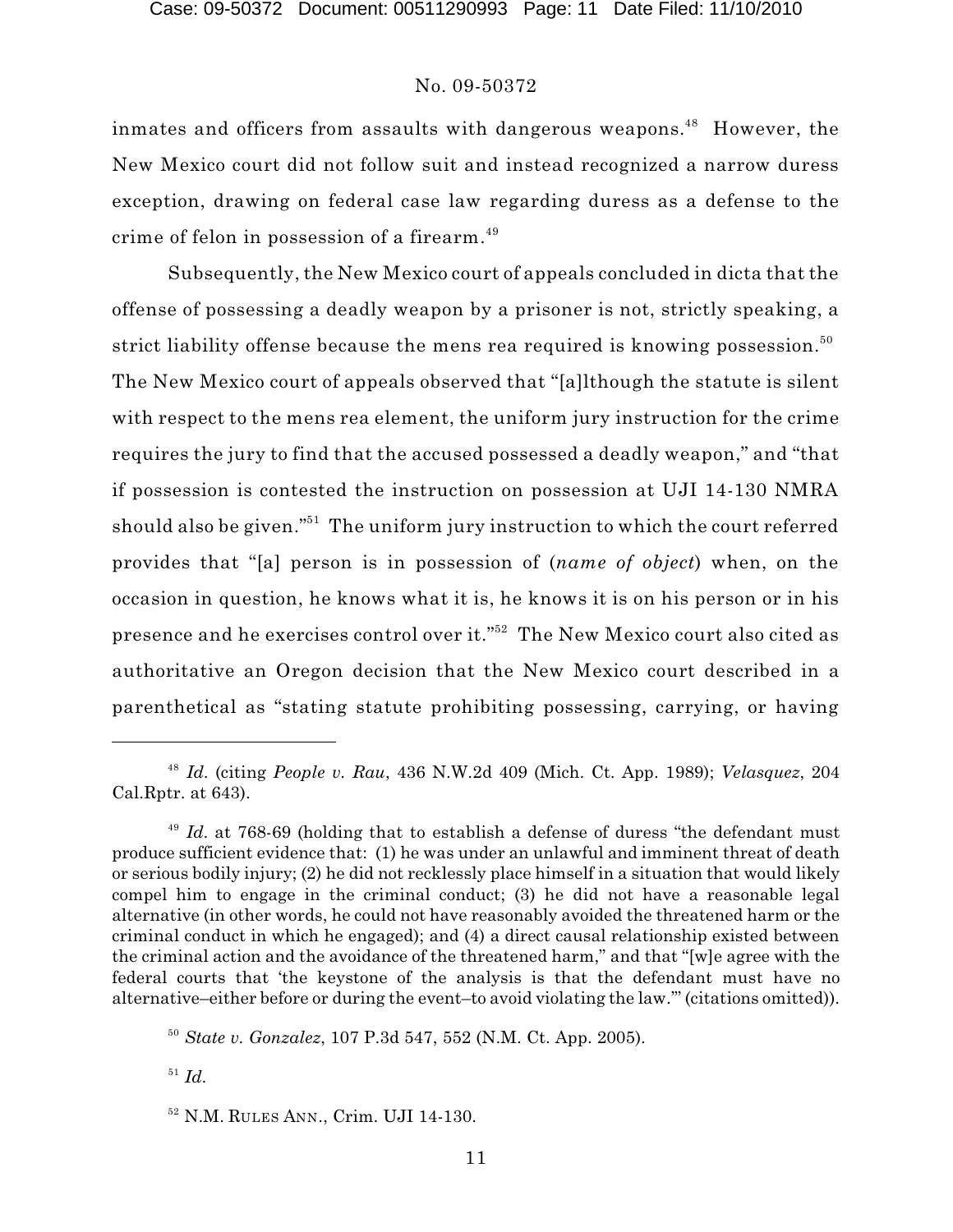weapons in one's custody and control in a penal institution not meant to include unknowing acts." $^{53}$  We accordingly have no reason to doubt that although the crime of which Marquez was previously convicted approaches strict liability, his offense was a knowing possession of a deadly weapon in prison, and the elements of duress as defined by the New Mexico court were not present. This means, at a minimum, that he was not under an unlawful or imminent threat of death or serious bodily injury and did not recklessly place himself in a situation that would likely compel him to possess the deadly weapon. Marquez's offense involved intentional or purposeful conduct.

We are persuaded, based on the Supreme Court's reasoning in  $Begay^{54}$  and Chambers,<sup>55</sup> that Marquez's conviction for possession of a deadly weapon by a prisoner in a penal institution is a crime of violence. This offense is unlike the strict liability crimes that the Court specifically identified in *Begay*, such as driving under the influence, reckless pollution, negligent pollution of a sewer system, recklessly tampering with consumer products, or seamen whose inattention to duty causes serious accidents. $56\,$  Undoubtedly, those crimes, like a prisoner's possession of a deadly weapon, present a serious potential risk of physical injury to another. $^{57}$  But a prisoner's possession of a deadly weapon is more similar "in kind"<sup>58</sup> to arson, burglary, extortion, or crimes involving the use of explosives. A prisoner's possession of a deadly weapon is an intentional act

*Gonzalez*, 107 P.3d at 552 (citing *State v. Wolf*e, 605 P.2d 1185, 1188 (Or. 1980)). 53

*Begay v. United States*, 553 U.S. 137, 145-48 (2008). 54

*Chambers v. United States*, 129 S.Ct. 687, 691-92 (2009). 55

<sup>&</sup>lt;sup>56</sup> See Begay, 553 U.S. at 146-47.

 $^{57}$  *Id.* (describing the strict liability offenses identified as "dangerous").

 $^{58}$  *Id.* at 143.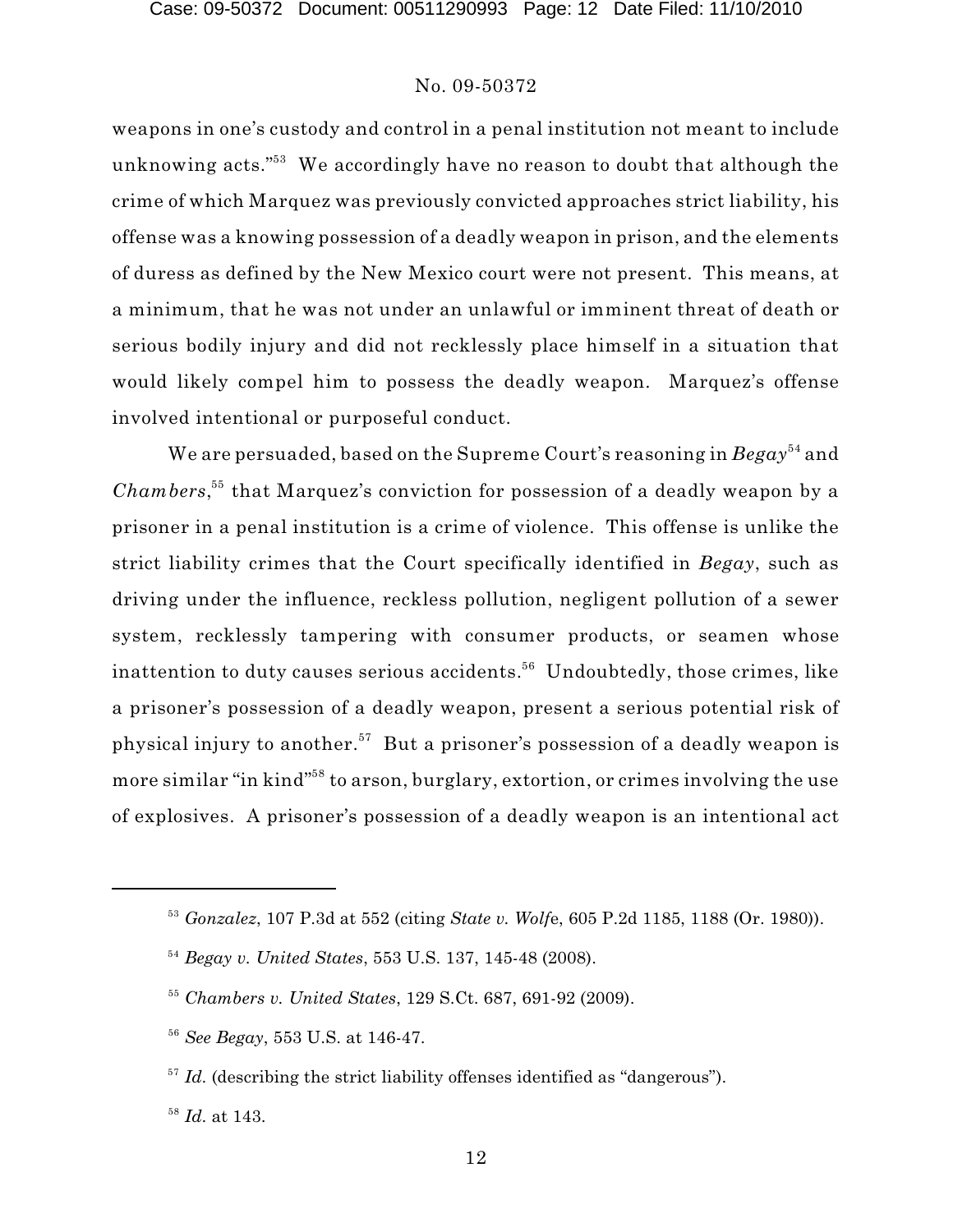"associated with a likelihood of future violent . . . behavior in a way that"  $59$  the strict liability crimes identified in *Begay* are not. The Supreme Court explained in *Begay* that the enumerated crimes, including burglary, "all typically involve purposeful, violent, and aggressive conduct," $\rm ^{60}$  and that this "conduct is such that it makes more likely that an offender, later possessing a gun, will use that gun deliberately to harm a victim."<sup>61</sup> The Court distinguished burglary and arson from driving under the influence, observing "[i]n both instances, the offender's prior crimes reveal a degree of callousness toward risk, but in the former instance they also show an increased likelihood that the offender is the kind of person who might deliberately point the gun and pull the trigger."<sup>62</sup> A prisoner in possession of a deadly weapon within a penal institution is significantly more likely to attack or physically resist an apprehender, such as a guard, or another inmate. 63

The kind of risk posed by an inmate in possession of a deadly weapon is decidedly different from the strict liability offenses identified in *Begay* and very similar in kind and degree to the risk posed by the crime of burglary of a dwelling. A burglar may not intend to injure anyone when he unlawfully invades a residence for the purpose of theft. A burglar may even choose to commit the crime when no one is home. But burglary is nonetheless considered

 $^{59}$  *Id.* at 148.

<sup>&</sup>lt;sup>60</sup> Id. at 144-45 (citation omitted).

 $^{61}$  *Id.* at 145

 $^{62}$  *Id*. 146.

 $53$  See United States v. Robles-Rodriguez, 204 F. App'x 504, 506-07 (5th Cir. 2006) (unpublished) (per curiam) (noting that "an inmate's possession, while in prison, of an instrument designed and intended to be used as a weapon, carries with it the same inherent potential to 'explode into violence' that drove our holding in *Ruiz*" that "an escape or an attempt to escape from U.S. custody in a prison camp constitutes a crime of violence.") (quoting *United States v. Ruiz*, 180 F.3d 675, 676-77 (5th Cir. 1999)).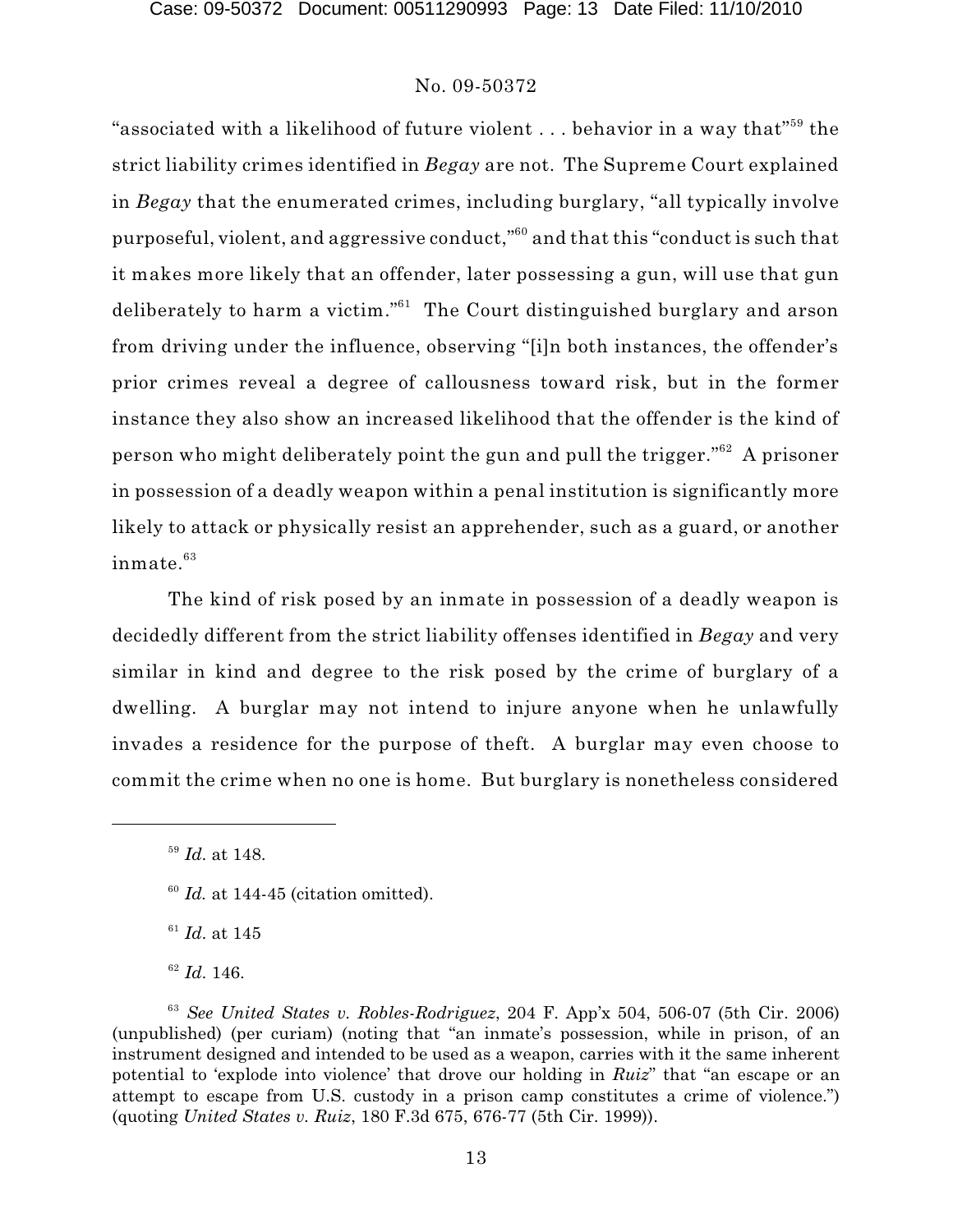purposeful, violent, and aggressive conduct.<sup>64</sup> As the Supreme Court has recognized, "[t]he main risk of burglary arises not from the simple physical act of wrongfully entering onto another's property, but rather from the possibility of a face-to-face confrontation between the burglar and a third party." $^{65}$  The Supreme Court concluded in *Begay* that commission of burglary "show[s] an increased likelihood that the offender is the kind of person who might deliberately point the gun and pull the trigger."<sup>66</sup> By analogy, an inmate may not intend to attack another person when he obtains a deadly weapon, but at a minimum his intentional possession of a deadly weapon signals his willingness to use it if, in his mind, the occasion warrants it. Like burglary, the "main risk" of an inmate in possession of a deadly weapon is "the possibility of a face-to-face confrontation" with another person. A past crime of possessing a deadly weapon while incarcerated "is relevant to the question [of] whether [a defendant] is a career criminal," $\ ^{67}$  because it is an indicator that he "is the kind of person who might deliberately" use a deadly weapon to inflict serious bodily injury on another person, including "point[ing] the gun and pull[ing] the trigger." 68

Possession of a deadly weapon in prison is similar in kind, and in degree of risk posed, to another of the enumerated crimes of violence under the commentary to the Guidelines, which is unlawful possession of a firearm described in 26 U.S.C. § 5845(a), such as a sawed-off shotgun. $^{69}$  The weapons

 $^{67}$   $Id.$ 

*See Begay*, 553 U.S. at 144-45. <sup>64</sup>

<sup>&</sup>lt;sup>65</sup> James v. United States, 550 U.S. 192, 203 (2007).

*Begay*, 553 U.S. at 146. 66

*Id*. 68

 $69$  U.S.S.G. § 4B1.2 cmt. n.1 ("Crime of violence' does not include the offense of unlawful possession of a firearm by a felon, unless the possession was of a firearm described in 26 U.S.C. § 5845(a)."); *see also Begay*, 553 U.S. at 146.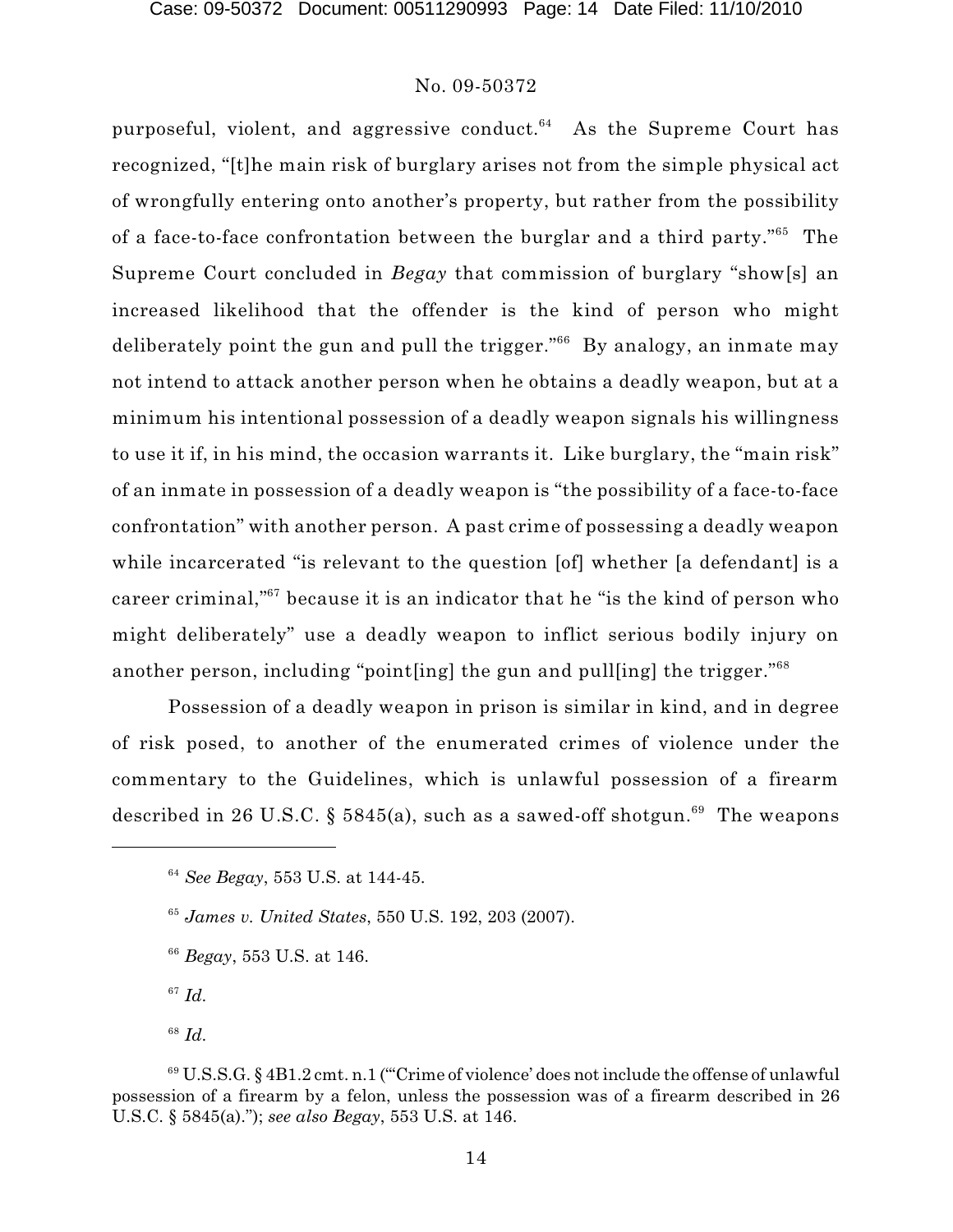included in § 5845(a) are primarily used for violent purposes when unlawfully possessed. $^{\rm 70}$  The possession of a deadly weapon in prison is primarily for violent purposes, as there is no legitimate reason for the possession. $^{71}$  Importantly, the inclusion of the enumerated offense of possession of certain prohibited weapons refutes Marquez's argument that a possession offense cannot be a crime of violence.

The offense of possession of a deadly weapon by an inmate differs from a generic felon in possession of a firearm offense, which is specifically excluded under the Guidelines as a crime of violence as defined in section 4B1.2 unless the firearm was one of the enumerated varieties.<sup>72</sup> A felon may be in possession of certain firearms, such as a pistol or hunting rifle, for recreational purposes, even though that possession is unlawful. By contrast, as noted above, there is no purpose for possession of a deadly weapon in prison other than to have the means to initiate violence or respond to violence with violence. In that regard, possession of a deadly weapon by one who is incarcerated is similar to possession of a sawed-off shotgun or one of the other weapons enumerated in section  $4B1.2<sup>73</sup>$  possession of which will result in a sentencing enhancement.

<sup>&</sup>lt;sup>70</sup> See United States v. *Jennings*, 195 F.3d 795, 799 (5th Cir. 1999) (recognizing that the unlawful possession of the weapons listed in 26 U.S.C. § 5845(a) creates a "virtual inevitability that such possession will result in violence").

*See United States v. Rodriguez-Jaimes*, 481 F.3d 283, 287 (5th Cir. 2007) ("That fact 71 [that the possession offense occurs in prison rather than in the outside world] creates a perpetual risk of injury and precludes any legitimate reasons that a non-incarcerated individual could have for possessing a weapon (e.g., recreation).") (quoting *United States v. Robles-Rodriguez*, 204 F. App'x 504, 507 (5th Cir. 2006) (unpublished) (per curiam) (internal quotation marks omitted)).

 $72 \text{ U.S.S.G. }$  § 4B1.2 cmt. n.1.

 $^{73}$  *Id.*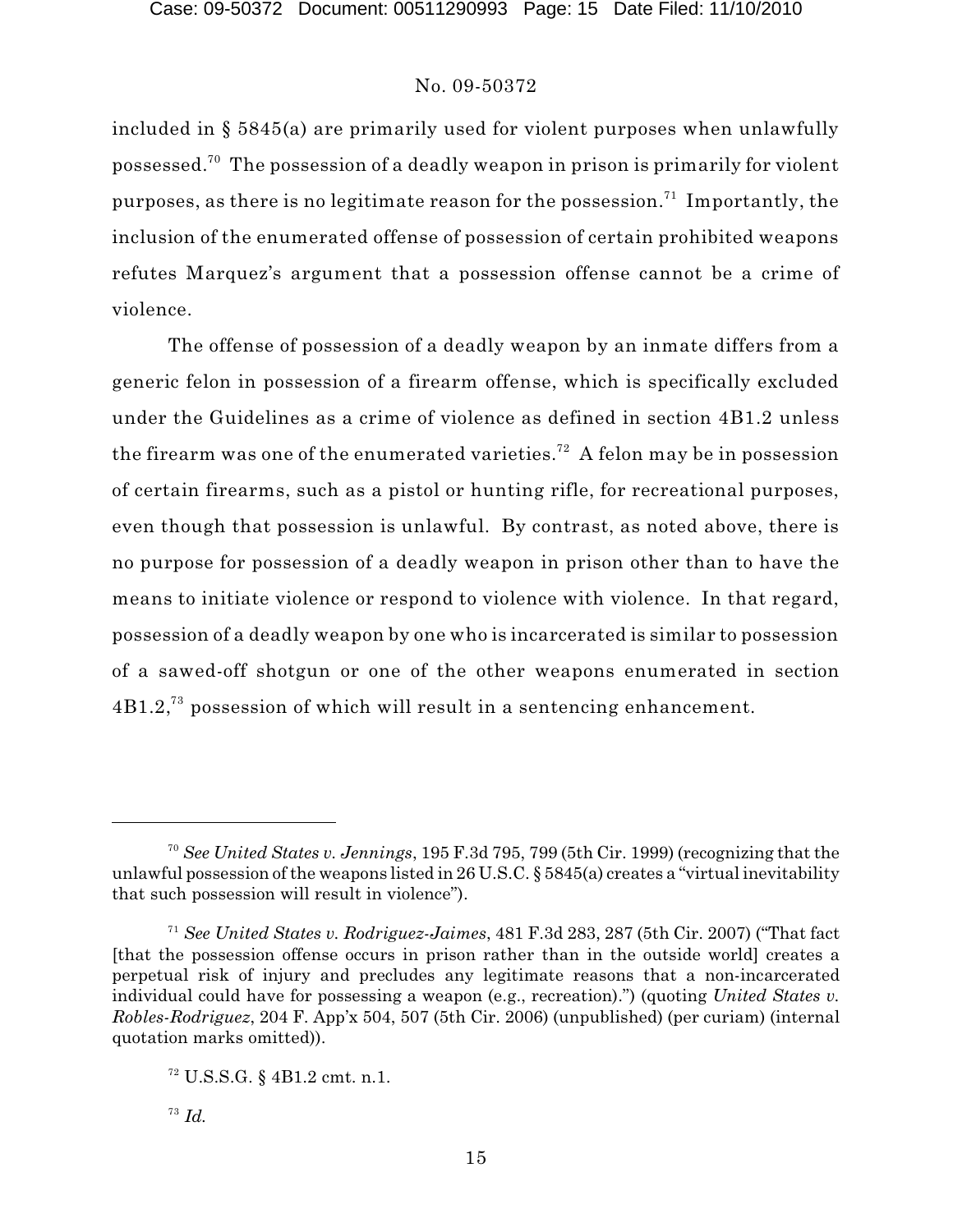Case: 09-50372 Document: 00511290993 Page: 16 Date Filed: 11/10/2010

#### No. 09-50372

# **III**

We are not the first circuit court to consider whether possession of a deadly weapon by an inmate is a crime of violence or a violent felony, and there is a split of authority. The Tenth Circuit concluded that such an offense is a "violent felony" within the meaning of the  $\text{ACCA}.^{74}$  Subsequently, the Third Circuit disagreed, concluding that such an offense is not a "crime of violence" within the meaning of section  $4B1.2$  of the Guidelines.<sup>75</sup> Neither court had difficulty in concluding that an inmate's possession of a deadly weapon presented a serious potential risk of physical injury.<sup>76</sup> The courts parted company over whether such an offense is similar in kind, as well as in degree of risk, to burglary, arson, extortion, or crimes involving explosives.<sup>77</sup>

In *Zuniga*, the Tenth Circuit reasoned that a prior Texas conviction for possession of a deadly weapon in prison was not a strict liability crime because under Texas law, it required either intentional or reckless conduct. $^{78}\,$  The Tenth Circuit also reasoned that the crime was violent because it created a likelihood of violence, not unlike that inherent in burglary. $^{79}$  The court was persuaded that

*United States v. Zuniga*, 553 F.3d 1330, 1332 (10th Cir.), *cert. denied*, 130 S. Ct. 62 <sup>74</sup> (2009).

*United States v. Polk*, 577 F.3d 515, 517 (3d Cir. 2009). 75

 $I<sup>76</sup>$  *Id*. at 519 (observing that "no doubt possession of a weapon in prison involves a high degree of risk" and recognizing it presented the "possibility that one will confront another person with violent results"); *Zuniga*, 553 F.3d at 1334-35 (concluding that the offense "clearly involves conduct that presents a serious potential risk of physical injury to another").

<sup>&</sup>lt;sup>77</sup> Polk, 577 F.3d at 519 ("we hold that possession of a weapon, even in a prison, is not 'roughly similar, in kind as well as in degree of risk posed,' to the enumerated crimes of burglary, arson, extortion, or use of explosives") (quoting *Begay*, 553 U.S. at 143); *Zuniga*, 553 F.3d at 1334 (concluding that offense is "'roughly similar, in kind as well as in degree of risk posed,' to burglary, arson, extortion, or crimes involving explosives") (quoting *Begay*, 553 U.S. at 143).

 $78$  Zuniga, 553 F.3d at 1335.

*Id*. 79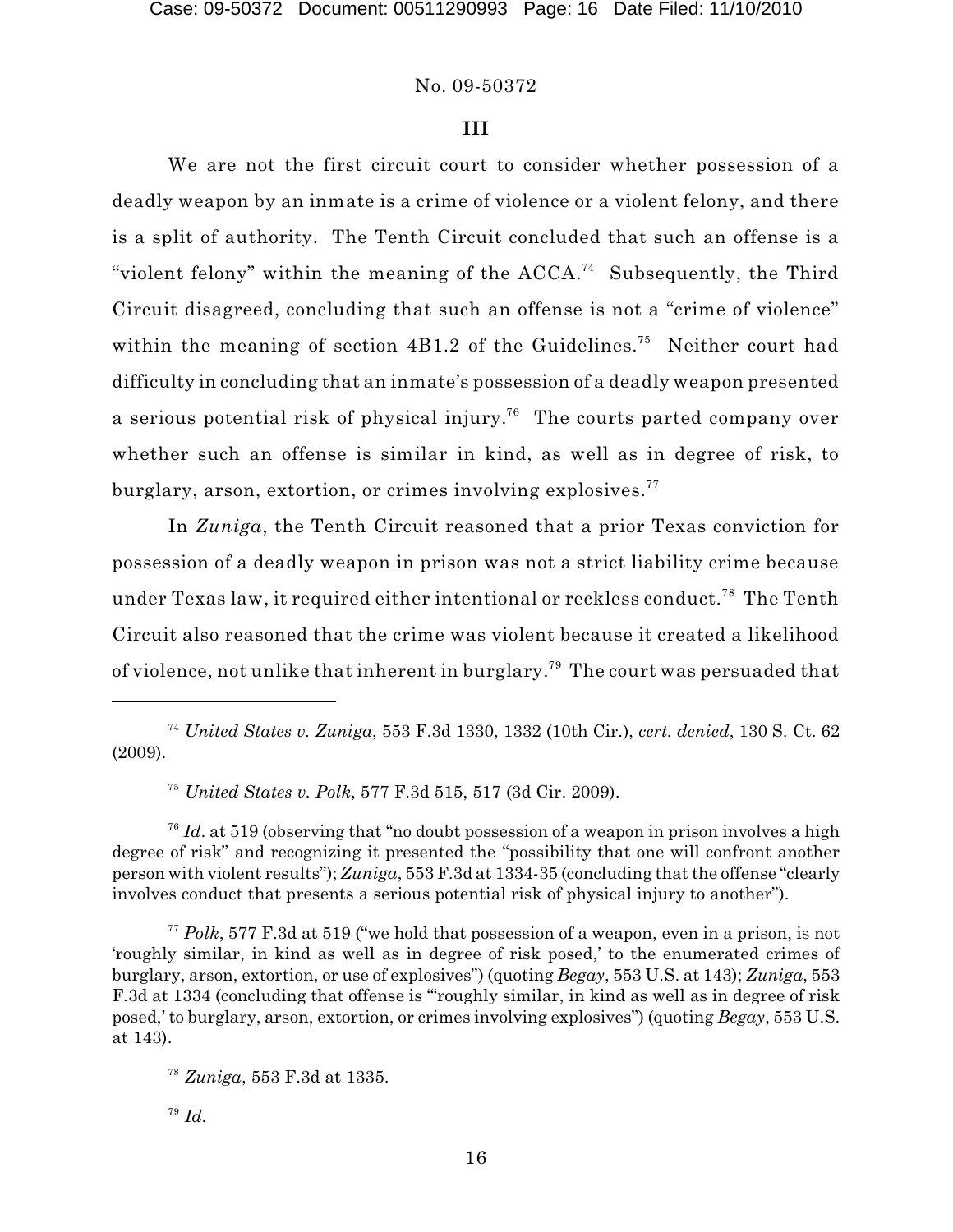possession of a deadly weapon in prison indicated that the defendant was prepared to use violence if necessary. $^{\rm 80}$ 

The Third Circuit considered *Zuniga* in its decision in *Polk*, but rejected the Tenth Circuit's reasoning.<sup>81</sup> The decision in *Polk* instead concluded that "[p]ost-*Begay*, the distinction between active and passive crimes is vital when evaluating offenses under the Career Offender Guidelines."<sup>82</sup> The court determined that "[w]hile possessing a weapon in prison is purposeful, in that we may assume one who possesses a shank intends that possession, it cannot properly be characterized as conduct that is itself aggressive or violent, as only the potential exists for aggressive or violent conduct," and possession is a passive crime. $^{\text{83}}$  We disagree with this analysis for the reasons considered above, not the least of which is that one of the enumerated crimes of violence in section 4B1.2 of the Guidelines is a felon in possession of certain firearms. We conclude that the better-reasoned approach is that taken by the Tenth Circuit.

Our court has previously considered the import of *Begay* in determining whether various crimes are crimes of violence. Recently, in *United States v.* Hughes,<sup>84</sup> we held that a conviction based on a prisoner's escape from federal custody or confinement $^{\rm 85}$  was a violent felony within the meaning of the ACCA. We reasoned that "even in a case where a defendant escapes from a jail by

 $85$  18 U.S.C. § 751(a).

*Id*. 80

 $81$   $Polk$ , 577 F.3d at 520 ("While we understand [the Tenth Circuit's] desire to continue treating possession of a weapon in prison as a 'crime of violence,' we cannot agree with its reasoning that the likelihood of potential for violent and aggressive behavior to come about as a result of the offense is sufficient for qualification in light of *Begay*").

<sup>&</sup>lt;sup>82</sup> Id. at 519.

 $^{83}$   $Id.$ 

 $84$  602 F.3d 669 (5th Cir. 2010).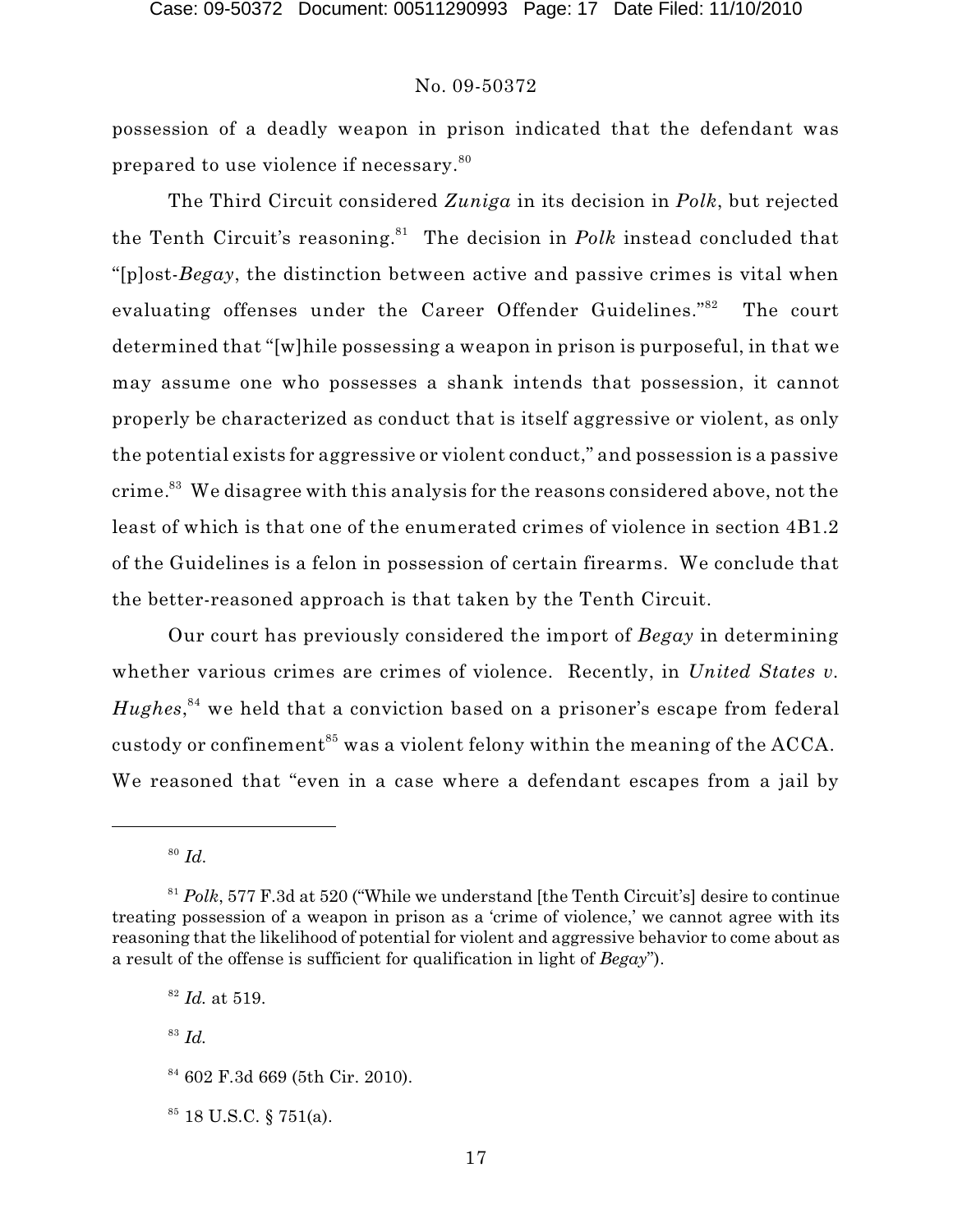stealth and injures no one in the process, there is still a serious potential risk that injury will result when officers find the defendant and attempt to place him in custody."<sup>86</sup> We further observed that "escape is typically committed in a purposeful manner, and when these escapes cause injuries, those injuries typically result from intentional action, not negligence or even recklessness." 87 A prisoner's possession of a deadly weapon in prison presents an analogous risk and similar intentional conduct. When deadly weapons are used by prisoners, the injuries typically result from intentional, purposeful actions, not negligence or recklessness.

In other cases decided since *Begay* issued, we have held that evading arrest or detention by use of a vehicle,<sup>88</sup> robbery by sudden snatching,<sup>89</sup> stalking, $^{90}$  and being a felon in possession of a short-barreled shotgun $^{91}$  are crimes of violence, and that terroristic threatening  $92$  is not.

The Ninth Circuit has recently held that a prior conviction for possession of a weapon in jail is a crime of violence within the meaning of U.S.S.G.

<sup>89</sup> United States v. Bryant, 312 F. App'x 698, 703 (5th Cir. 2009) (unpublished) (per curiam).

<sup>90</sup> United States v. Mohr, 554 F.3d 604, 609-10 (5th Cir.), cert. denied, 130 S. Ct. 56 (2009).

<sup>91</sup> United States v. Moore, 326 F. App'x 794, 794-95 (5th Cir.) (unpublished) (per curiam), *cert. denied*, 130 S. Ct. 337 (2009). The commentary to U.S.S.G. § 4B1.2 specifically states that unlawfully possessing the type of firearm that Moore possessed is a crime of violence. *Id.* at 795.

 $92$  *United States v. Johnson*, 286 F. App'x 155, 157-58 (5th Cir. 2008) (unpublished) (per curiam).

*Hughes*, 602 F.3d at 675. 86

 $^{87}$  *Id.* at 677.

*United States v. Harrimon*, 568 F.3d 531, 534-35 (5th Cir.), *cert. denied*, 130 S. Ct. <sup>88</sup> 1015 (2009).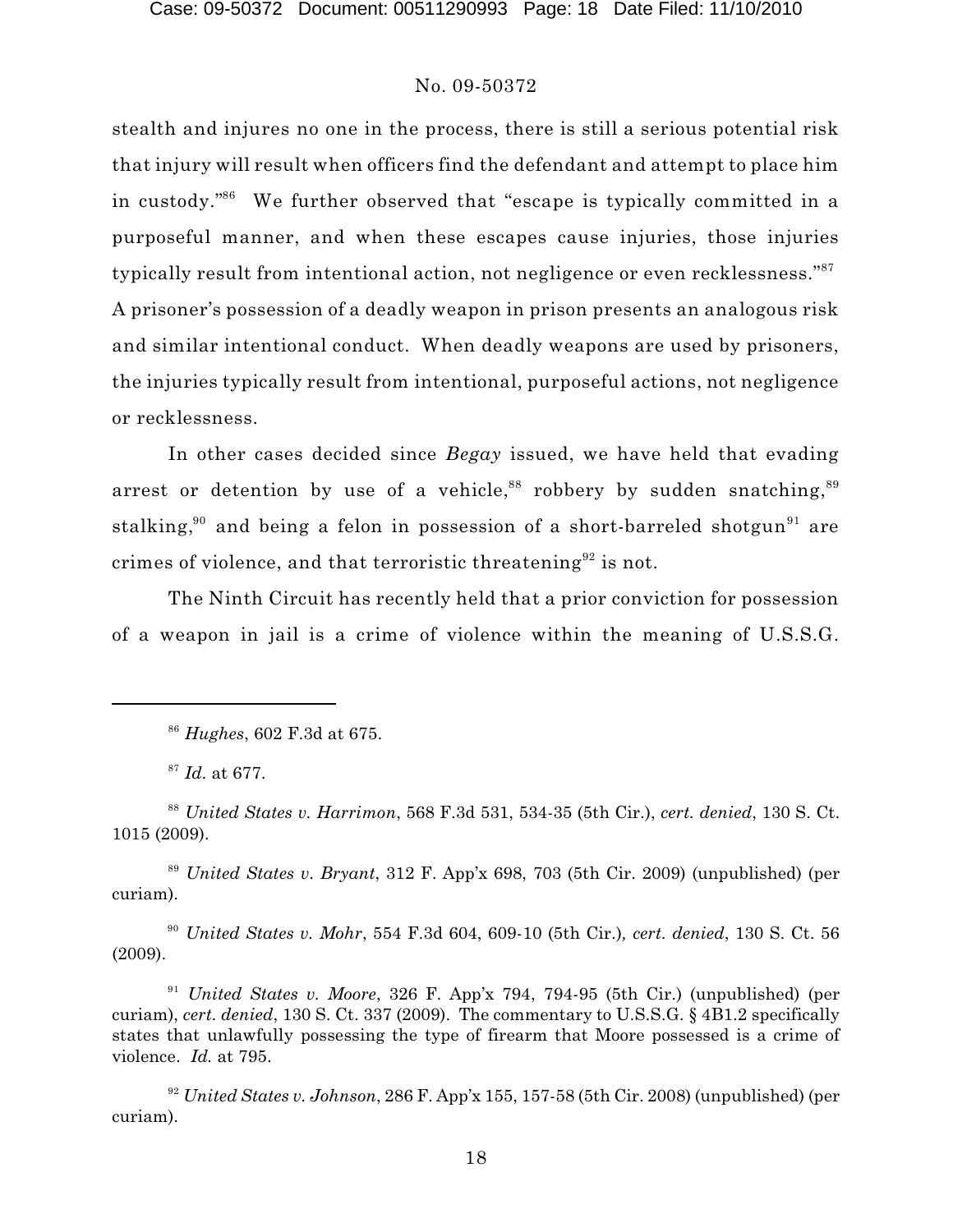§ 4B1.2(1)(ii).<sup>93</sup> In that case, the defendant had previously been convicted of violating California law<sup>94</sup> by possessing a shank while in jail.<sup>95</sup> The Ninth Circuit relied on its pre-*Begay* decision in *United States v. Young*,<sup>96</sup> reasoning that this offense "created a viable risk that a person might be injured, which made it a crime of violence." 97

The dissent rejects the holdings of the Ninth and Tenth Circuits, finding the Third Circuit's reasoning in *United States v. Polk*<sup>98</sup> more persuasive. For the reasons considered above, we respectfully disagree with the Third Circuit and the dissent. The dissent emphasizes that "'[t]he possibility that one will confront another person with violent results is not sufficient."<sup>99</sup> While we do not categorically disagree with that statement, the possibility that one will confront another with violent results must be examined. It is the nature and degree of the risk that guides us. The Supreme Court recognized in *James* that "[t]he main risk of burglary arises not from the simple physical act of wrongfully entering onto another's property, but rather from the possibility of a face-to-face confrontation between the burglar and a third party." $^{\rm 100}$  The risk that a prisoner armed with a deadly weapon will attack or resist a third person is at least as great as the risk presented by burglary of a dwelling and is of the same nature

- <sup>95</sup> *Mitchell*, **F.3d at**  $\,$ , 2010 WL 4105220  $*$ 2.
- <sup>96</sup> 990 F.2d 469 (9th Cir. 1993).
- <sup>97</sup> Mitchell, F.3d at  $, 2010$  WL 4105220  $*2$ .
- 577 F.3d 515 (3d Cir. 2009). 98
- *Post* at 23 (quoting *Polk*, 577 F.3d at 519) (emphasis omitted). 99
- <sup>100</sup> James v. United States, 550 U.S. 192, 203 (2007).

<sup>&</sup>lt;sup>93</sup> United States v. Mitchell, No. 08-50429, \_\_F.3d \_\_, 2010 WL 4105220 (9th Cir. Oct. 20, 2010).

 $94$  CAL. PENAL CODE § 4574(a).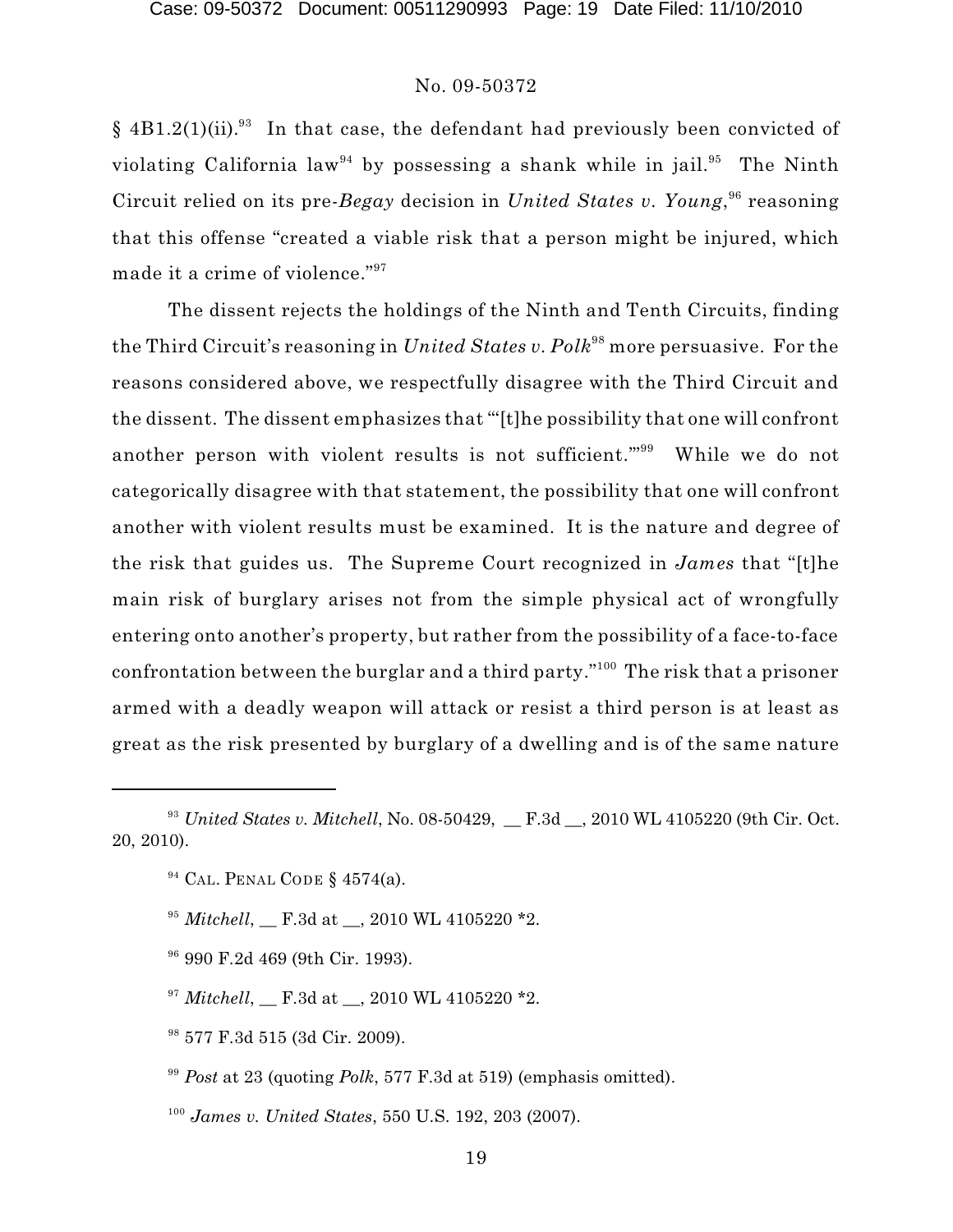as the risk presented by burglary. The dissent attempts to distinguish an inmate's possession of a deadly weapon from burglary by arguing that "the difference 'in kind' between the offense at issue here and the comparative crimes is that '[b]urglary requires both the intent to enter a building and the intent to commit a crime once inside'" and that "'[t]his second intent is what makes burglary purposeful, violent, and aggressive in all cases.""<sup>101</sup> Such a distinction cannot be squared with the reasoning in *James*.

The dissent attempts to minimize the nature of Marquez's prior conviction by describing the club he possessed in prison, which was made of a rolled, dried, and hardened magazine or other type of paper. $^{\rm 102}$  However, Marquez has never contended that the club did not truly constitute a deadly weapon. Nor could he successfully do so in this court. He was convicted under New Mexico law of possessing a deadly weapon, and we cannot dismiss this judicial determination by attempting to diminish the dangerousness of the particular weapon he possessed. A factual determination was made in the prior state court proceedings that the club was capable of producing death or great bodily injury. We must accept that finding.

The district court did not err in concluding that Marquez's prior conviction for possession by an inmate of a deadly weapon in a penal institution was for an offense that constitutes a crime of violence.

\* \* \*

For the foregoing reasons, we AFFIRM the district court's judgment.

<sup>&</sup>lt;sup>101</sup> Post at 24 (quoting *United States v. Templeton*, 543 F.3d 378, 383-84 (7th Cir. 2008) (holding that some escapes from prison are crimes of violence while others are not)).

 $102$  *See*, *e.g.*, *post* at 30 ("And a simple, makeshift club does not necessarily serve only aggressive and violent purposes. Marquez could have possessed the weapon for the purpose of deterring others from attacking him.").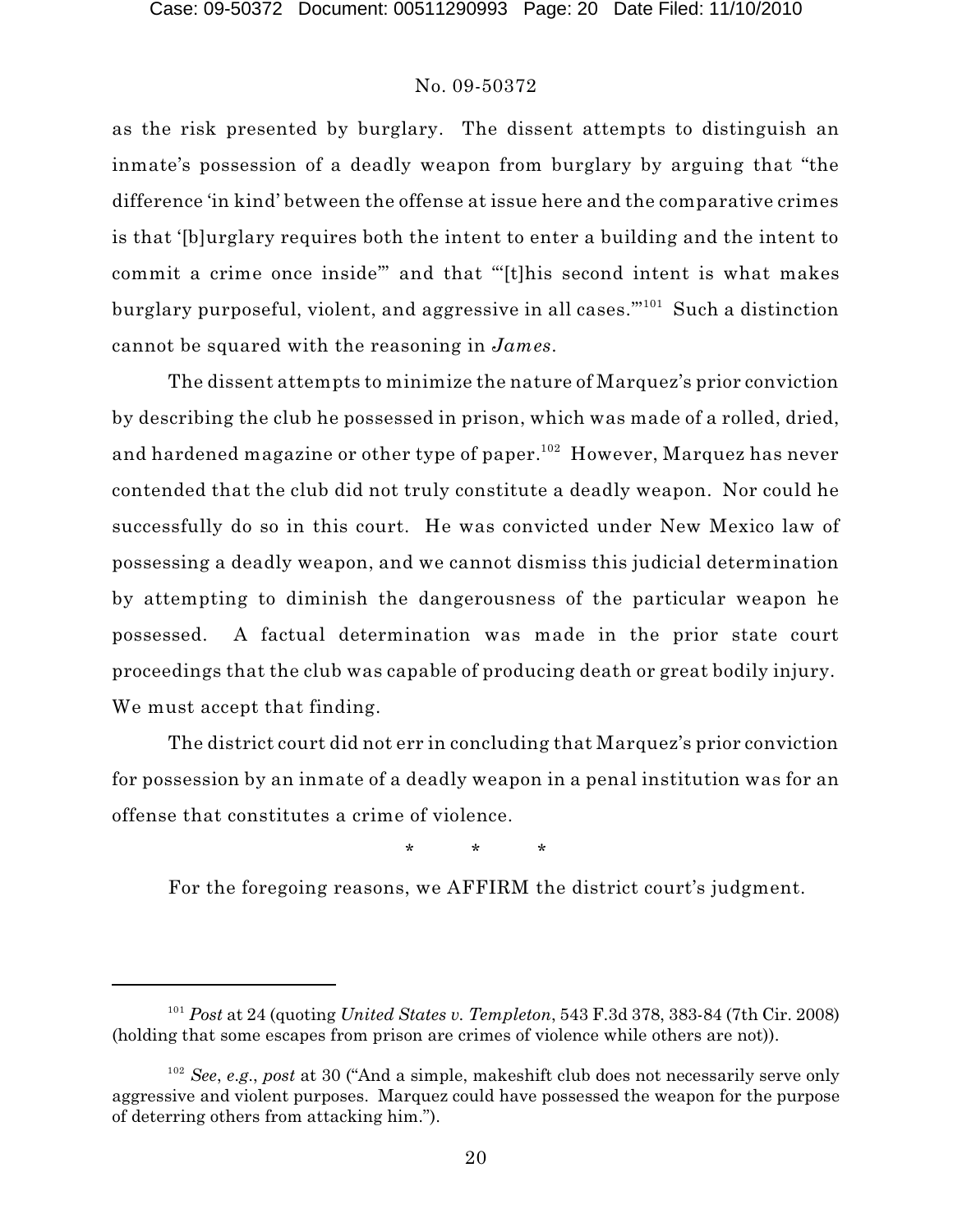DENNIS, Circuit Judge, dissenting.

The majority erroneously concludes that the New Mexico offense of possession by a prisoner of a deadly weapon—here, a cudgel made of a dried paper magazine—N.M. Stat. Ann. § 30-22-16, is a "crime of violence" under the residual clause of § 4B1.2 of the Sentencing Guidelines, although the state statute criminalizes such possession even if the inmate never uses nor intends to use the weapon to harm or threaten another. In *Begay v. United States*, 553 U.S. 137 (2008), the Supreme Court held that a "violent felony" under the nearly identical provision of the Armed Career Criminal Act (ACCA), 18 U.S.C. § 924(e)(2)(B),<sup>1</sup> must involve "purposeful, violent, and aggressive conduct." The majority in the instant case mistakenly classifies the New Mexico crime at issue as a "crime of violence" on the theory that the "purposeful possession" of a deadly weapon in prison creates a "potential for violence." This conclusion ignores the teaching of *Begay*, however, which requires a crime to be "violent and aggressive" as well as "purposeful" in order to fit the category of a violent felony or crime of violence. Because the crime at issue here is not "violent" or "aggressive," the majority's holding conflicts with the Guidelines' intent, as clearly indicated by *Begay*. Accordingly, I respectfully dissent.

<sup>&</sup>lt;sup>1</sup> Compare 18 U.S.C. § 924(e)(2)(B) ("violent felony"), *with* U.S.S.G. § 4B1.2 ("crime of violence"). *Begay* controls our analysis of the definition of "crime of violence" under the residual clause of § 4B1.2 of the Sentencing Guidelines. *United States v. Hughes*, 602 F.3d 669, 673 n.1 (5th Cir. 2010) (We "'appl[y] our holdings under the residual clause of the ACCA to analyze the definition of crimes of violence under § 4B1.2, and vice versa.'" (quoting *United States v. Mohr*, 554 F.3d 604, 609 n. 4 (5th Cir. 2009)); *see also United States v. Thomas*, 484 F.3d 542 (8th Cir. 2007) (construing "crime of violence" under § 4B1.2), *vacated*, 553 U.S. 1001 (2008) (remanding "for further consideration in light of *Begay*").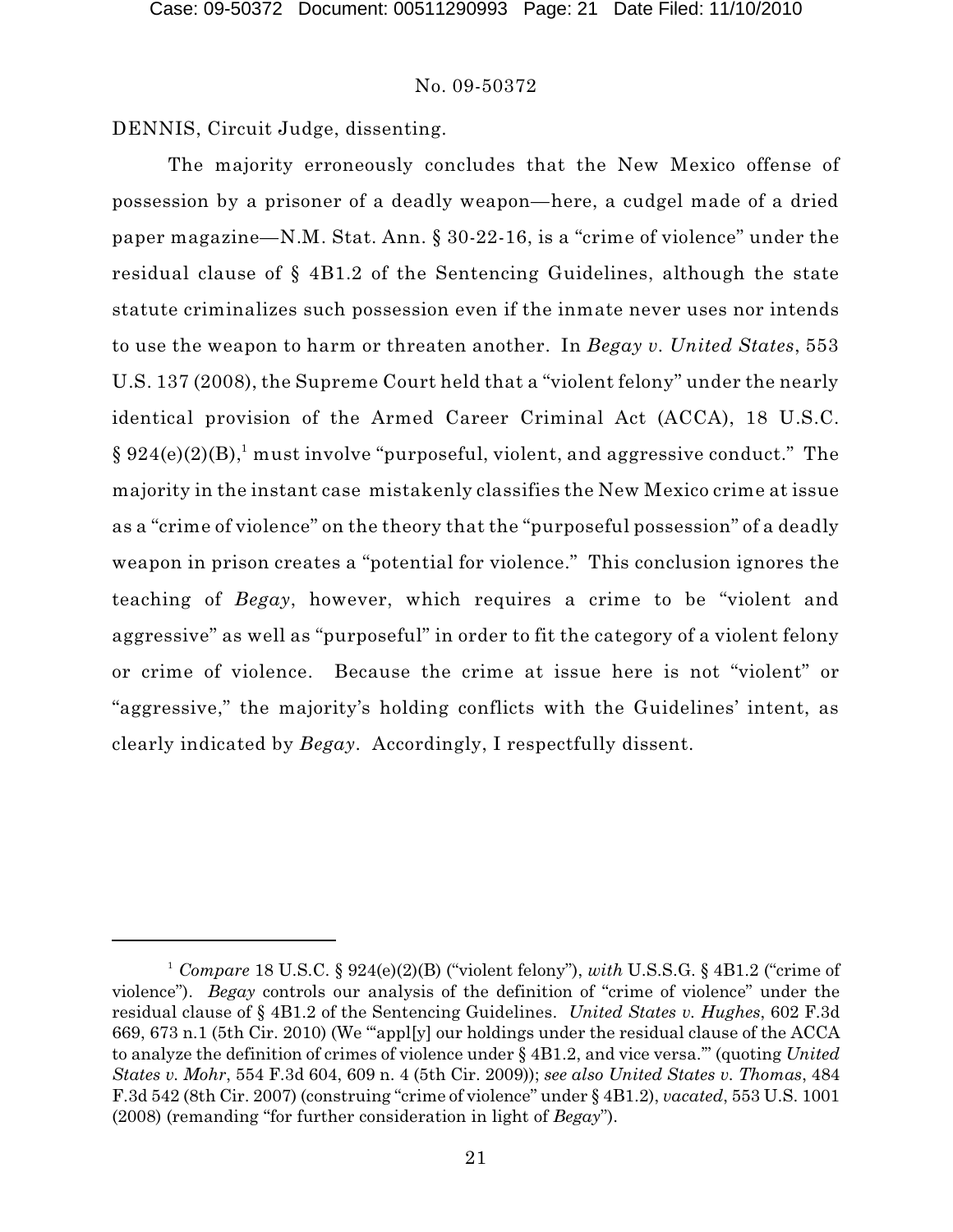# **I**

# **A**

*Begay* held that to satisfy the definition of "violent felony" under the residual clause of the ACCA, which has practically the same definition as "crime of violence" under the residual clause of § 4B1.2, an offense must meet two criteria: First, the offense must involve conduct that "presents a serious potential risk of physical injury to another," i.e., that it is "an extremely dangerous crime." *Id.* at 141-42 (internal quotation marks omitted). *Additionally* and separately, the offense must be "roughly similar, in kind *as well as* in degree of risk posed," to the comparative offenses of "burglary [of a dwelling], arson, extortion, or crimes involving the use of explosives." *Id.* at 142- 43 (emphasis added). Defining this second prong, the Court distilled the following similar attributes from the comparative offenses: They all "typically involve purposeful, violent, and aggressive conduct." *Id.* at 144-45 (internal quotation marks omitted). In applying its interpretation to the offense of driving under the influence, the *Begay* Court assumed that DUI involved conduct that presents a serious potential risk of physical injury, but, nonetheless, held that it was *not* an included offense because "statutes that forbid driving under the influence[] . . . typically do not insist on purposeful, violent, and aggressive conduct; rather, they are, or are most nearly comparable to, crimes that impose strict liability, criminalizing conduct in respect to which the offender need not have had any criminal intent at all." *Id.* at 145.

It is clear, then, that an offense is not a crime of violence if it involves *only* a potential risk of physical injury, even if it is the result of purposeful conduct, as long as it is not violent and aggressive. *See United States v. Herrick*, 545 F.3d 53, 58-59 (1st Cir. 2008) ("all three types of conduct—i.e., purposeful, violent and aggressive—are necessary for a predicate crime to qualify as . . . a 'crime of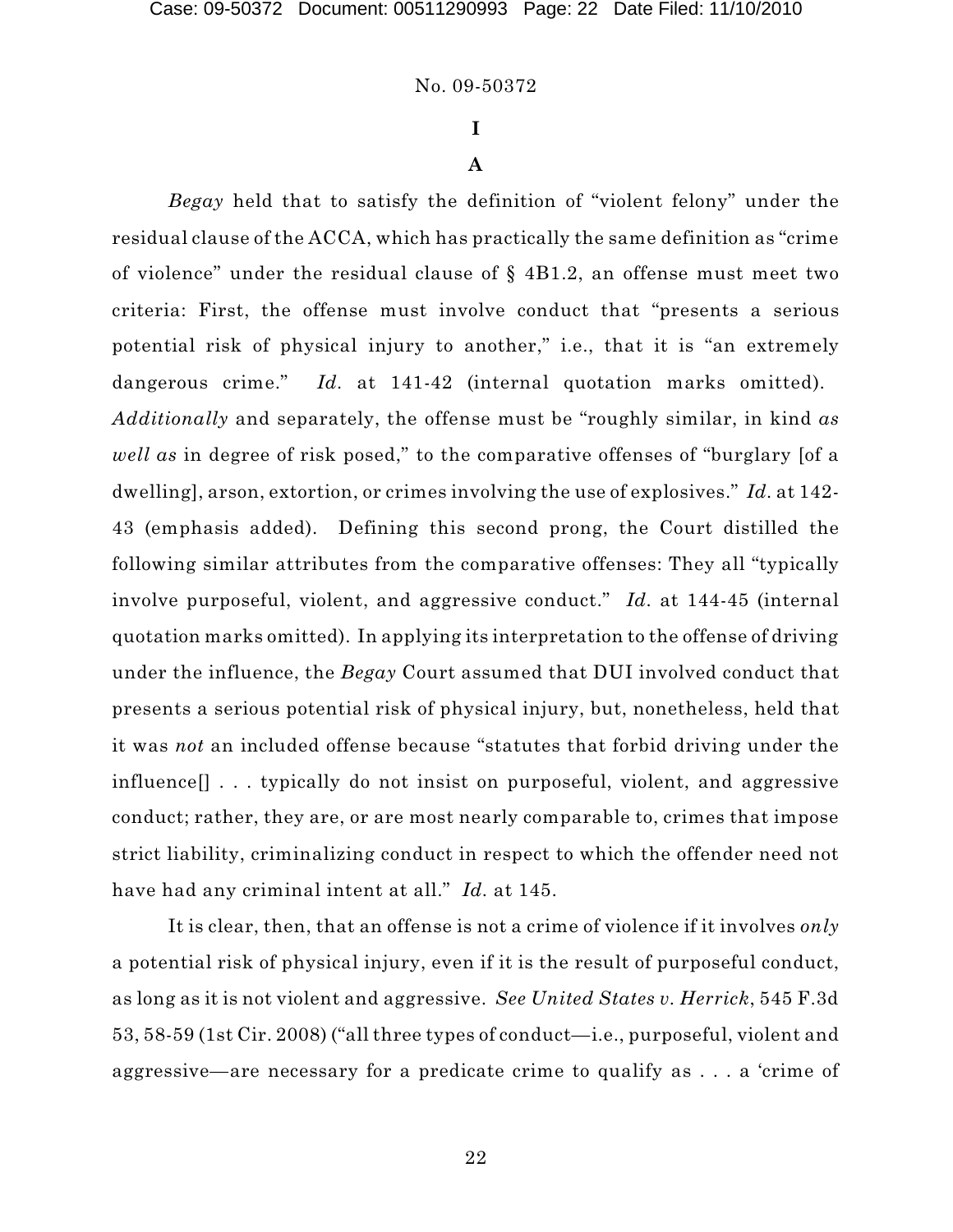violence' under the Guidelines"). $^{2}$  In other words, the potential risk of injury created by conduct that reflects the future potential for violent and aggressive conduct does not satisfy *Begay*'s test and fails to meet the definition of a crime of violence. *See United States v. Polk*, 577 F.3d 515, 519 (3d Cir. 2009) ("*Begay* points out that even a serious potential for injury is not enough to qualify a crime [as a crime of violence]; the risk created must also be 'similar in kind' to the crimes set out. . . . *The possibility that one will confront another person with violent results is not sufficient*." (citations omitted) (emphasis added)). According to *Begay*, a crime of violence depends on conduct that is at once purposeful, violent, and aggressive, not just purposeful and potentially violent.

Here, assuming *arguendo* that the offense of possession of a deadly weapon by an inmate presents a serious potential risk of physical injury, the offense does not reflect the aggressive and violent conduct encompassed in any of the comparative crimes of "burglary of a dwelling, arson, or extortion," or crimes "involving] [the] use of explosives." Those crimes are marked by "aggressive, violent acts aimed at other persons or property where persons might be located and thereby injured." *United States v. Archer*, 531 F.3d 1347, 1351 (11th Cir. 2008). "They involve overt, active conduct that results in harm to a person or property." *Polk*, 577 F.3d at 519; *see also Herrick*, 545 F.3d at 58 ("[A]ggressive may be defined as 'tending toward or exhibiting aggression,' which in turn is defined as 'a forceful action or procedure (as an unprovoked attack) esp[ecially] when intended to dominate or master.' Violence may be defined as 'marked by extreme force or sudden intense activity.'" (citation omitted)). By contrast, the

<sup>&</sup>lt;sup>2</sup> See also Chambers v. *United States*, 129 S. Ct. 687, 691-92 (2009) (discussing the conduct elements as conjunctive: "purposeful, violent, *and* aggressive conduct" (emphasis added) (internal quotation marks omitted)); *United States v. Williams*, 537 F.3d 969, 975 (8th Cir. 2008) ("The Supreme Court's description of conduct that is similar in kind consistently uses 'and' to join the words 'purposeful, violent, and aggressive conduct.' Therefore, all characteristics should typically be present before a $[] \dots$  crime reaches the level of an example crime." (citation omitted)).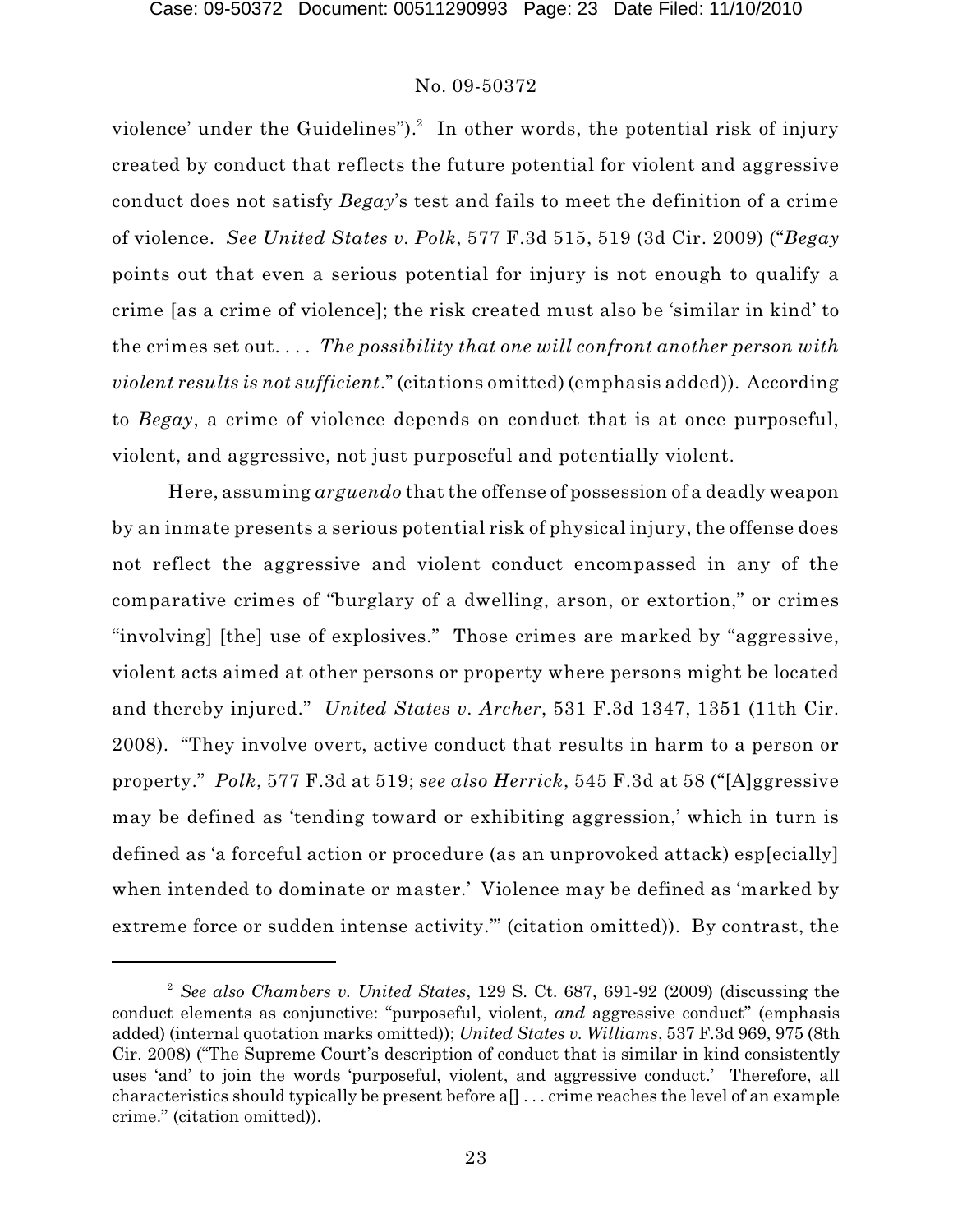New Mexico offense of possession of a deadly weapon by an inmate "is a passive crime centering around possession, rather than around any overt action." *See Archer*, 531 F.3d at 1351; *see also Chambers*, 129 S. Ct. at 689, 692 (failure to report for incarceration does not meet the definition of a crime of violence because it reflects "a form of inaction, a far cry from the 'purposeful, violent, and aggressive conduct' potentially at issue when an offender uses explosives against property, commits arson, burgles a dwelling or residence, or engages in certain forms of extortion"). "Post-*Begay*, the distinction between active and passive crimes is vital when evaluating offenses . . . to determine if they entail 'purposeful, violent, and aggressive conduct.'" *Polk*, 577 F.3d at 519.

An illustration of the difference "in kind" between the offense at issue here and the comparative crimes is that "[b]urglary requires both the intent to enter a building and the intent to commit a crime once inside. This second intent is what makes burglary purposeful, violent, and aggressive in all cases." *United* States *v. Templeton*, 543 F.3d 378, 383 (7th Cir. 2008).<sup>3</sup> Like burglary, the comparative offenses involve "intentionally encroaching on another's property or person, or intentionally injuring another's property or person." *Id.* By contrast, the New Mexico crime of possession of a deadly weapon by an inmate does not require an intent to use the weapon for any particular purpose. It proscribes "any inmate of a penal institution, reformatory, jail or prison farm or ranch possessing any deadly weapon or explosive substance." N.M. Stat. Ann. § 30-22-16. While the New Mexico court of appeals has said in dicta that the

<sup>&</sup>lt;sup>3</sup> As the Seventh Circuit reasoned in explaining why some escape offenses (e.g., failing to return from a furlough) are not crimes of violence:

The crime does not require any violent or aggressive act. Although the statute does require intent, the required mental state is only intent to be free of custody, not intent to injure or threaten anyone. It is easy to [commit the offense] without intending or accomplishing the destruction of property or acting in an aggressive, violence-provoking manner that could jeopardize guards or bystanders.

*Templeton*, 543 F.3d at 383.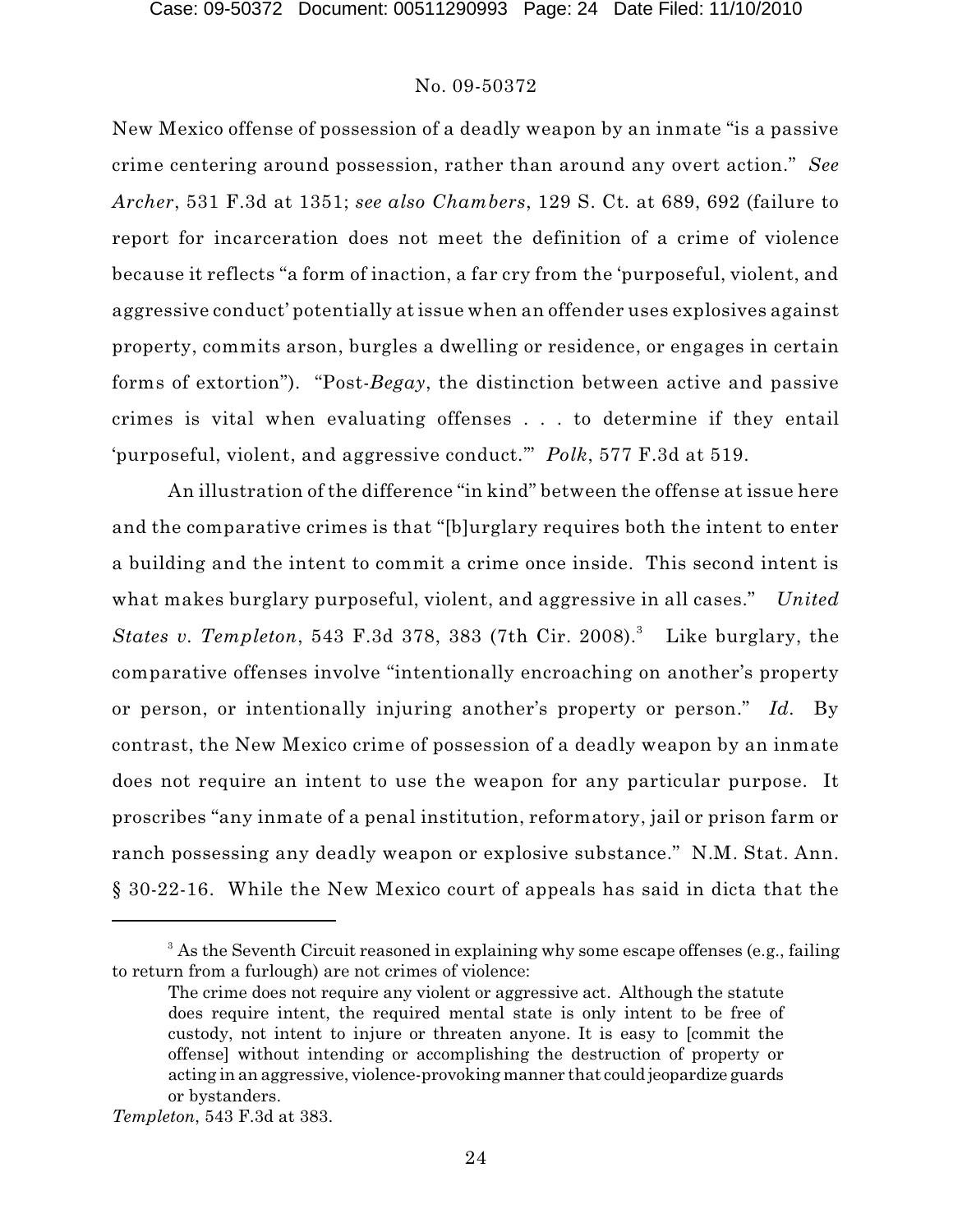Case: 09-50372 Document: 00511290993 Page: 25 Date Filed: 11/10/2010

### No. 09-50372

possession of a weapon by an inmate requires knowing possession, *State v. Gonzalez*, 107 P.3d 547, 552 (N.M. Ct. App. 2005), the New Mexico Supreme Court has said that "'[e]vil intent or intended use for an improper purpose is not an element of the crime.'" *State v. Baca*, 845 P.2d 762, 768 (N.M. 1992) (quoting *People v. Velasquez*, 204 Cal. Rptr. 640, 641 (1984)). Therefore, even assuming that the possession must be knowing, because the crime does not require an intent to use the weapon in a further criminal act, it fails to reflect similar aggressive or violent conduct as the comparative offenses.

# **B**

While this court has never decided whether the simple possession of a weapon by an inmate satisfies *Begay*'s interpretation, our published decisions applying *Begay*'s prescribed analysis have consistently held that only offenses that involve conduct that is sufficiently violent and aggressive, as well as purposeful, meet the definition of a crime of violence. Recently, in *United States v. Schmidt*, No. 09-31138, \_\_\_ F.3d \_\_\_, 2010 WL 3910646 (5th Cir. Oct. 7, 2010), we held that the federal offense of stealing firearms from a licensed firearms dealer $^4$  was a violent felony under the residual clause of the ACCA. We noted that the offense in fact satisfied the elements of burglary, an enumerated offense in § 4B1.2. *Id.* at \*5. Therefore, the similarity of purposeful, violent, and aggressive conduct to that enumerated crime was patent.

Earlier, in *United States v. Hughes*, 602 F.3d 669 (5th Cir. 2010), we found that the federal offense of escape from an institution<sup>5</sup> also met *Begay*'s test. Specifically, we found that the aggressive and violent component was reflected by the initiating of hostilities that would ensue in the impending confrontation

<sup>&</sup>lt;sup>4</sup> See 18 U.S.C. § 922(u).

 $5$  *See id.* § 751(a).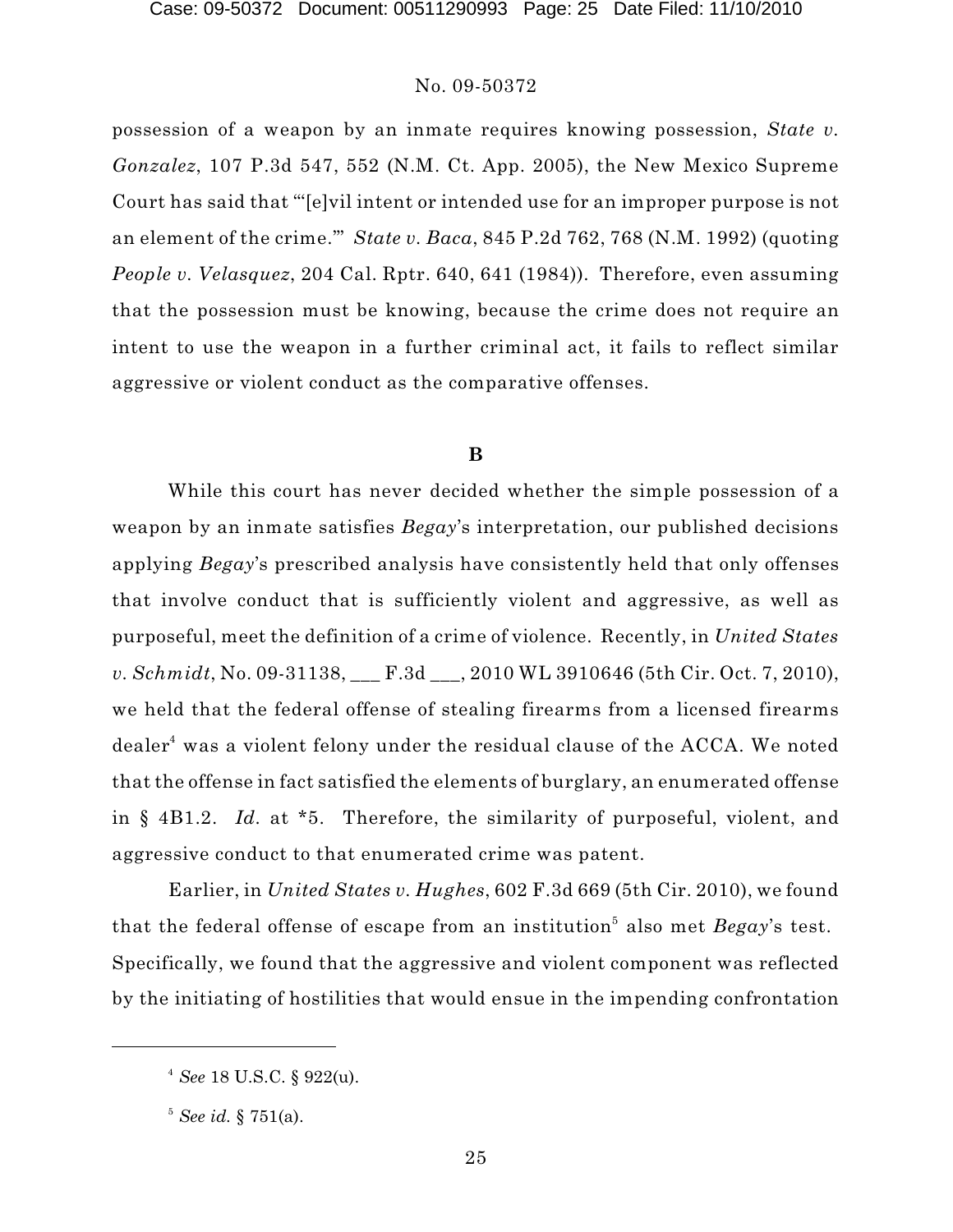with law enforcement officials seeking to capture the escapee.<sup>6</sup> Id. at 677 (citing *United States v. Harrimon*, 568 F.3d 531 (5th Cir. 2009)). Likewise, in *Harrimon*, we held that the Texas offense of evading arrest or detention by use of a vehicle satisfied *Begay*. There, not only did we find that the offense was purposeful in that it required intentional conduct, but we also found that it was aggressive because it was "offensive and forceful and characterized by initiating hostilities or attacks," and violent because "the use of a vehicle, usually a car, to evade arrest or detention typically involves violent force which the arresting officer must in some way overcome." 568 F.3d at 534-35 (internal quotation marks omitted).

Finally, in *United States v. Mohr*, 554 F.3d 604 (5th Cir. 2009), we held that the South Carolina offense of stalking is a crime of violence because it proscribes "words or conduct that are 'intended to cause and does cause a targeted person' to reasonably fear death, assault, bodily injury, criminal sexual contact, kidnaping or property damage to him or his family." *Id.* at 609 (quoting S.C. Code Ann. § 16-3-1700). We reasoned that "[t]hese outcomes are roughly analogous to the enumerated offenses set out in § 4B1.2." *Id.* at 609-10. The fact that the defendant's conduct directly impacted the victim resonates with the offensive and forceful conduct in *Harrimon* and therefore, reflects conduct that is easily described as aggressive and violent.

In light of these prior decisions of our court, the mere possession crime here does not meet the definition of a crime of violence. Unlike in *Schmidt*, where the offense was, practically speaking, identical to the enumerated offense of burglary, the crime here is closest to unlawful possession of a firearm by a felon, a crime that is expressly *excluded* from the definition of crime of violence.

 $\degree$  We also noted that escape is typically purposeful and when "escapes cause injuries, those injuries typically result from intentional action," and that escape reflected more violent conduct in comparison to the failure-to-report crime in *Chambers*. 602 F.3d at 677.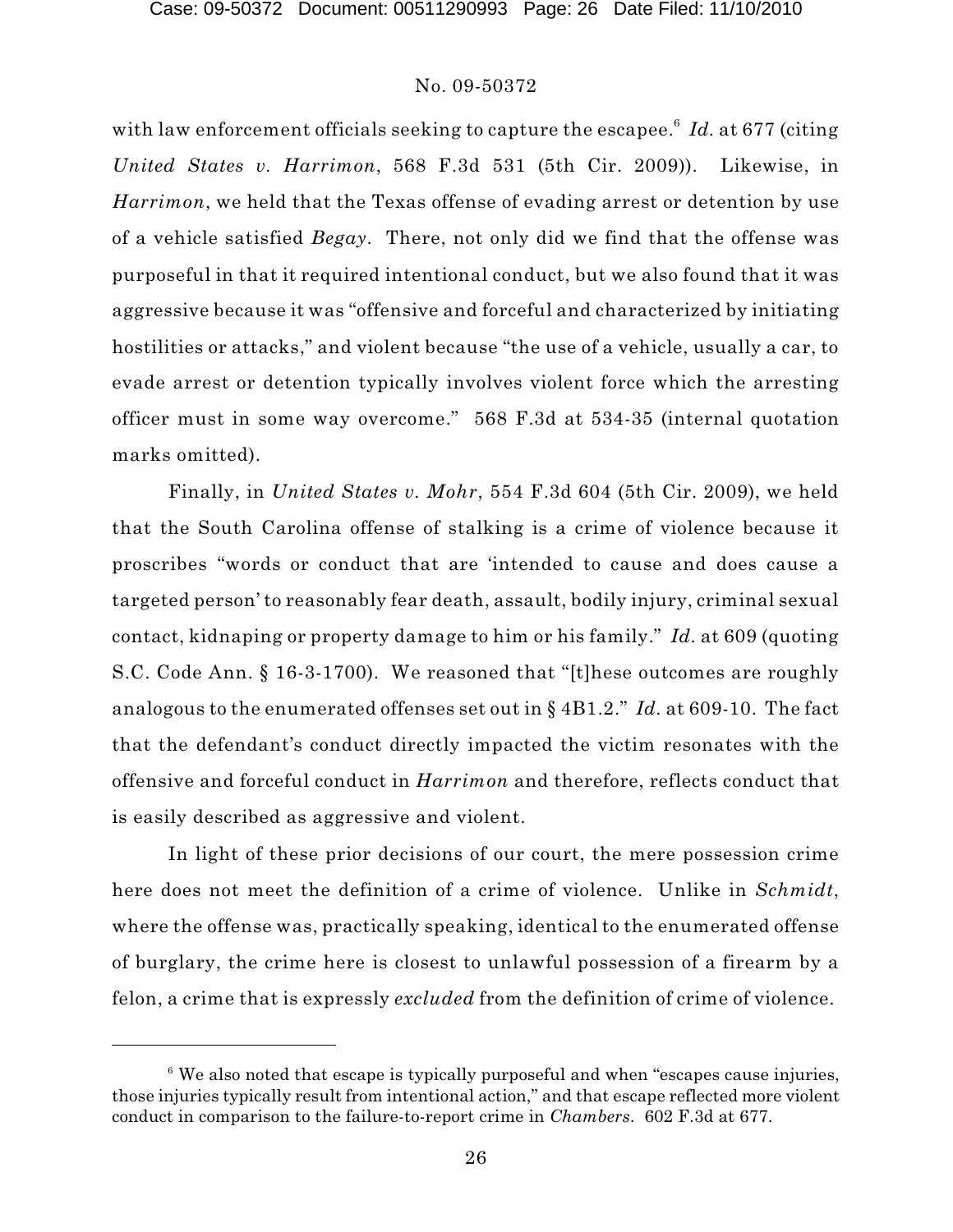*See* U.S.S.G. § 4B1.2 cmt. n.1. Furthermore, the crime here is unlike the crimes in *Hughes* and *Harrimon* because it was not offensive and did not involve violent, forceful hostilities initiated by Marquez. Finally, very much unlike the stalking crime in *Mohr*, the passive possession crime here did not directly impact a victim, nor did it directly cause anyone to reasonably fear death, assault, bodily injury, criminal sexual contact, kidnaping or property damage.

#### **II**

The thrust of the majority's position is that the possession of a deadly weapon by an inmate is a crime of violence because it poses a serious potential risk of physical injury and it reflects a potential for violence as with other comparative crimes, such as burglary. This reasoning is in effect the same analysis articulated by Justice Scalia concurring in the judgment in *Begay*. To define a crime of violence, Justice Scalia rejected the majority's "similar, in kind as well as in degree of risk posed" test and proposed a "comparative degree of risk" approach, which would include any offense that objectively presents a similar degree or likelihood of risk of physical injury as the enumerated crimes. *See* 553 U.S. at 143-44. However, the *Begay* majority expressly *rejected* that approach, and held that for an offense to constitute a crime of violence, it is not enough that it presents a similar degree of risk as the enumerated crimes—it must also be similar in kind, as reflected by "purposeful, violent, and aggressive" conduct. *See id.*; *Templeton*, 543 F.3d at 383 ("It will not do to argue . . . that escape is enough like burglary to make it a crime of violence. Doubtless for both crimes there is a chance the criminal will confront another person with violent results . . . . But *Begay* requires the crime to be [purposeful, violent, and aggressive]." At most, escape and burglary have "a common result: in both cases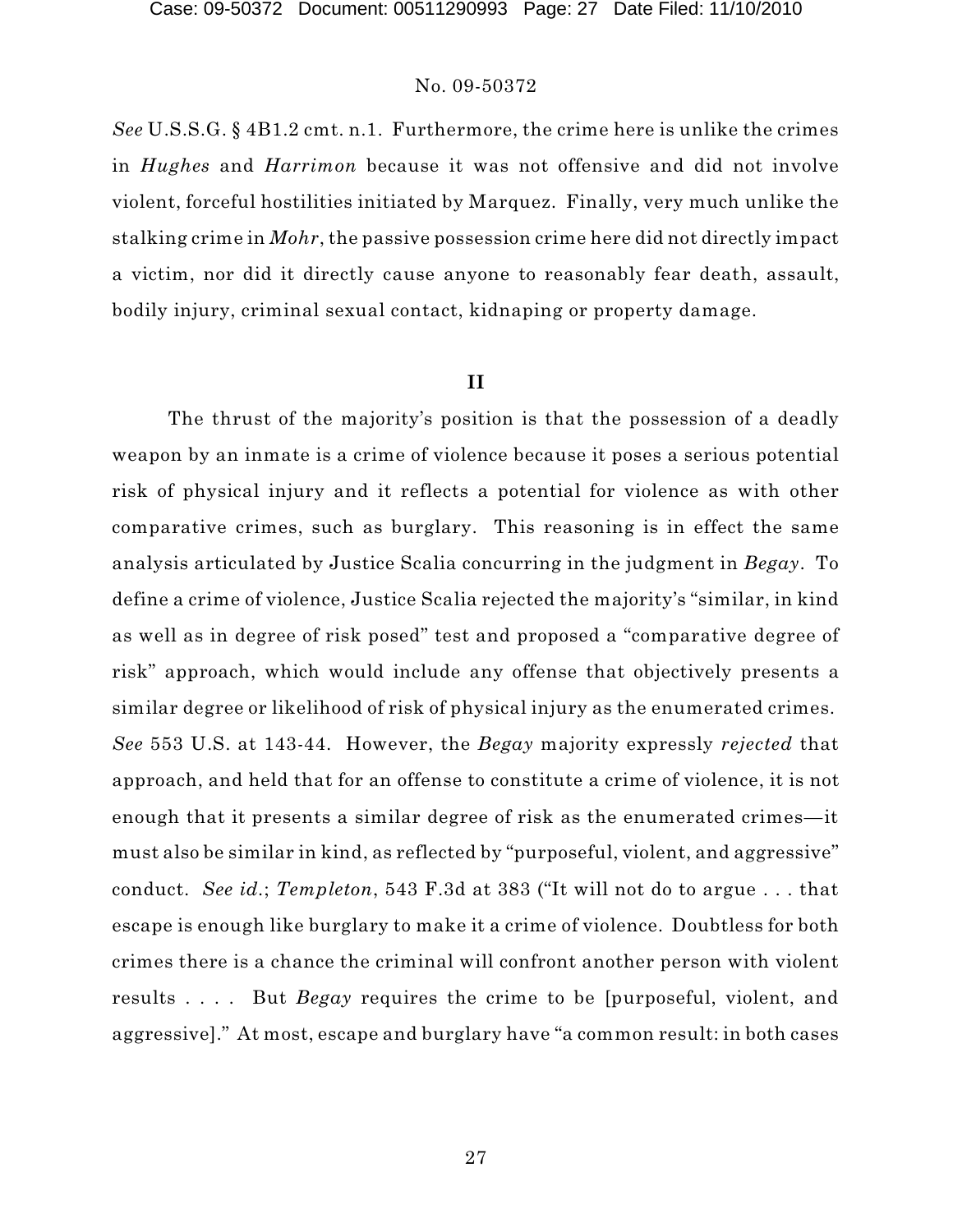injuries may follow confrontations. *Begay* requires similarities other than risk of injury."); *Polk*, 577 F.3d at 519. 7

The majority's reliance on *United States v. Zuniga*, 553 F.3d 1330 (10th Cir. 2009), which held that the Texas offense of possession of a deadly weapon in prison is a violent felony under the ACCA, is likewise unavailing because the Tenth Circuit's reasoning relies on the same fallacy that was rejected by the *Begay* Court. In analyzing the second prong of *Begay*, the *Zuniga* court determined that "an offense is violent if it creates a likelihood of violence . . . . Similarly, possession of a deadly weapon in a penal institution creates the possibility—even the likelihood—of a future violent confrontation." *Id.* at 1335. 8 The court also found the crime was aggressive because, "[w]e consider it unlikely that any conduct properly characterized as 'violent' could not also be characterized as 'aggressive.' . . . When a prisoner carries a deadly weapon, that behavior indicates a readiness to enter into conflict . . . ." *Id.* at 1335-36.

This reasoning is flawed because it views the *likelihood* of violence and *potential* for aggression as dispositive; that by intentionally possessing a weapon in prison, an inmate is engaged in conduct that presents a high likelihood of violence and is therefore violent and, consequently, aggressive. This conclusion, draws any intentional offense with a "serious potential risk of physical injury" into the definition of a crime of violence and, in essence, adopts Justice Scalia's

*See also United States v. Vincent*, 575 F.3d 820, 830-31 (8th Cir. 2009) (Gruender, J., <sup>7</sup> dissenting) (rejecting the majority's contention that the "possession of a sawed-off shotgun is illegal precisely because it enables violence or the threat of violence," which is what makes it "like the listed crimes" in the residual clause of the ACCA, because it fails to address "whether the crime typically *involves* violent and aggressive conduct. This subtle difference in terminology has significant consequences; after all, many crimes that do not themselves *involve* violent and aggressive conduct may nevertheless *enable* violence or the threat of violence." (internal quotation marks and brackets omitted)).

<sup>&</sup>lt;sup>8</sup> The Tenth Circuit easily concluded that the offense met *Begay*'s first prong of presenting a serious potential risk of physical injury. 553 F.3d at 1334.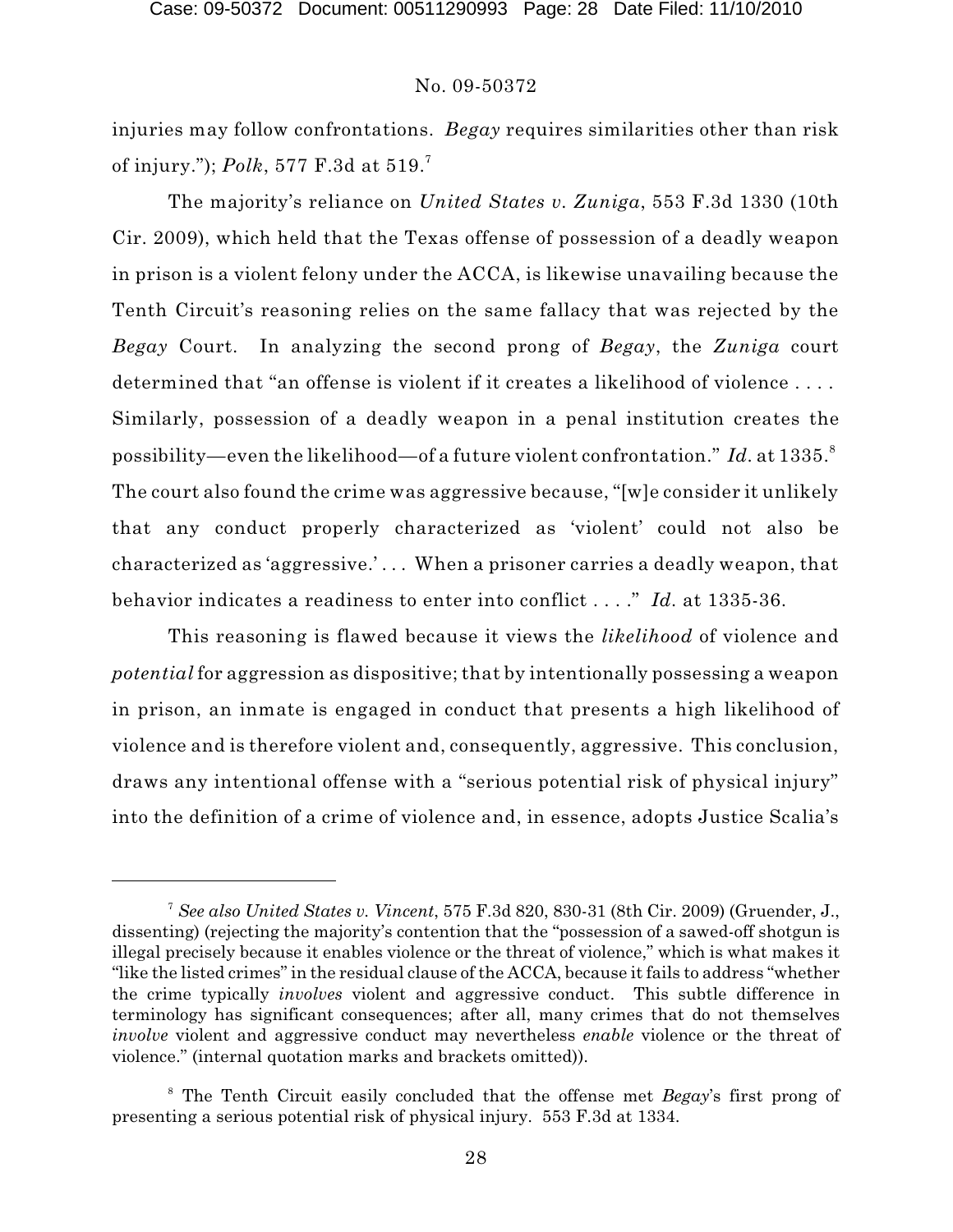minority view. But *Begay*'s second requirement entails more than the mere likelihood that another will be physically injured as a result of the offense—it requires conduct that is similar to the comparative offenses, that is, purposeful, violent, and aggressive conduct. Therefore, *Zuniga* misapplies *Begay* and fails to persuade me that possession of a weapon by an inmate is a crime of violence. $^{\textrm{\textregistered}}$ 

The majority further attempts to shoehorn "the possibility that one will confront another with violent results" into the analysis of the second prong of *Begay*. *See* Majority Op. at 19-20. The majority's only support is a statement from *James v. United States* that "[t]he main risk of burglary arises not from the simple physical act of wrongfully entering into another's property, but rather from the possibility of a face-to-face confrontation between the burglar and a third party." 550 U.S 192, 203 (2007), *quoted in* Majority Op. at 19. However, *James* was decided before *Begay* and therefore does not alter *Begay*'s prescribed analysis. As discussed above, *Begay* expressly extricates the analysis of the potential risk of physical injury—*Begay*'s first prong—from the analysis of similarity, in kind as well as in degree of risk posed—*Begay*'s second prong. Furthermore, the Court's analysis in *Chambers* demonstrates that the Court continues to separate these inquiries. In *Chambers*, the Court first analyzed the offense under *Begay*'s second prong and held that the crime was not purposeful, violent, and aggressive. *See* 129 S. Ct. at 692. Then, the Court turned back to *Begay*'s first prong, which it recapitulated as: "whether . . . an offender is significantly more likely than others to attack, or physically to resist, an

<sup>&</sup>lt;sup>9</sup> The Ninth Circuit recently reaffirmed its pre-*Begay* decision in *United States v. Young*, 990 F.2d 469 (9th Cir. 1993), that possession of a weapon in prison in violation of California Penal Code § 4574(a) is a crime of violence under § 4B1.2. *See United States v. Mitchell*, \_\_\_ F.3d \_\_\_, 2010 WL 4105220, at \*2 (9th Cir. Oct. 20, 2010). However, the *Mitchell* court did not cite *Begay* or *Chambers* and, in reaching this conclusion, instead reasoned only that "possession of a shank in jail . . . created a viable risk that a person might be injured, which made it a crime of violence." *Id.* That rationale directly conflicts with *Begay* and is therefore, not persuasive.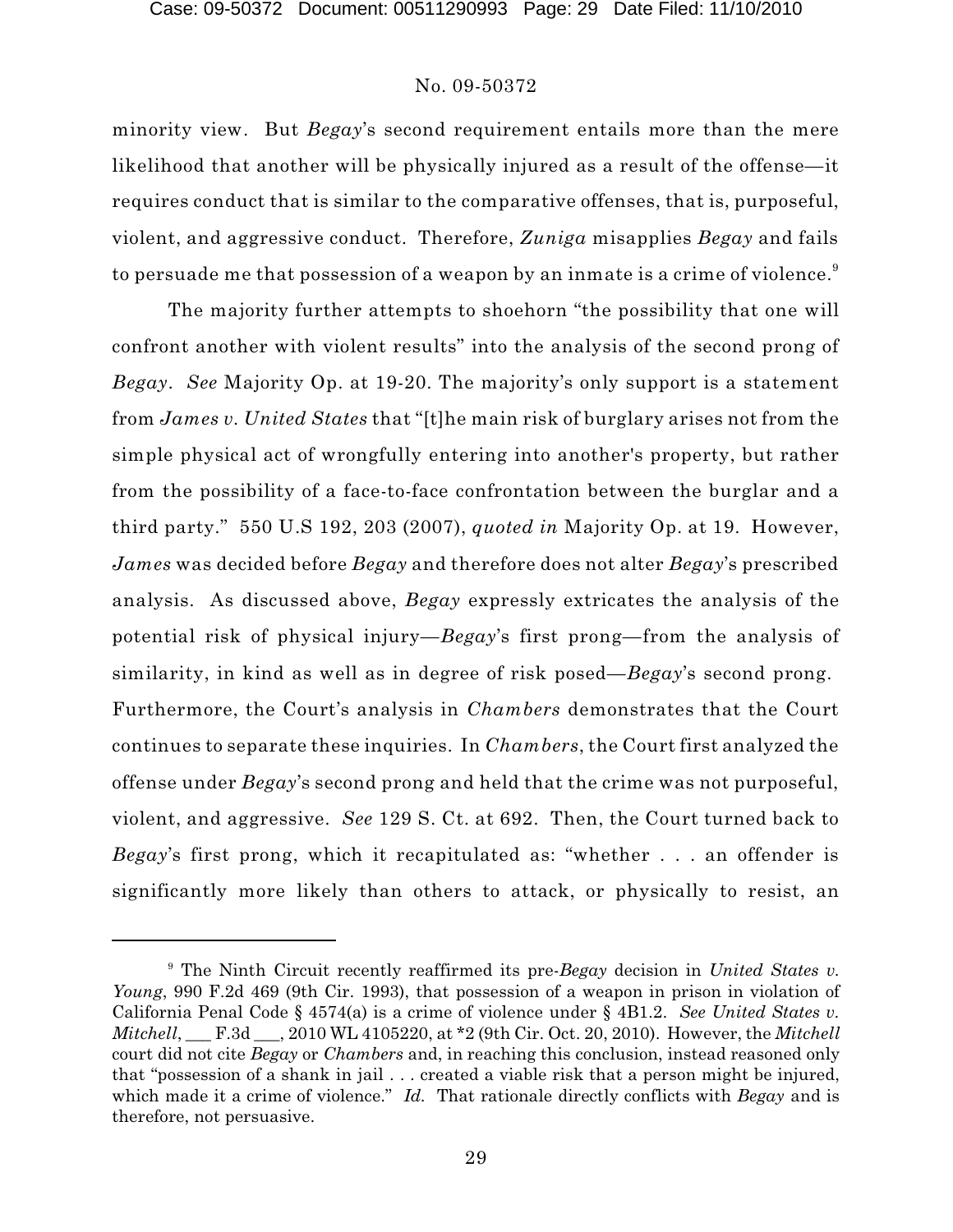apprehender, thereby producing a 'serious potential risk of physical injury.'" *Id.* There, the Court considered *and rejected* the government's argument that the potential for future violent conduct made the offense a crime of violence, and relying on a statistical analysis, held that the crime did not meet the first *Begay* prong. *Id.* at 692-93. Thus, the majority mistakenly imports the possibility of injury into its analysis of *Begay*'s second prong.

Additionally, the majority analogizes the possession of a weapon by an inmate to the unlawful possession of one of the extremely dangerous weapons identified in the Sentencing Guidelines as a crime of violence. *See* U.S.S.G. § 4B1.2 cmt. n.1 ("'Crime of violence' does not include the offense of unlawful possession of a firearm by a felon, unless the possession was of a firearm described in 26 U.S.C. § 5845(a)," which includes sawed-off shotguns, machine guns, silencers, and some types of bombs, grenades, rockets, and missiles). When the Sentencing Commission added this commentary it said that "Congress has determined that those firearms described in 26 U.S.C. § 5845(a) are inherently dangerous and when possessed unlawfully, serve only violent purposes." U.S.S.G. supp. app. C at 134, amend. 674 (Reason for Amendment to Application Note 1 to § 4B1.2) (effective Nov. 1, 2004). However, unlike a bomb or machine gun, the "club" found in Marquez's cell—a tightly-rolled, wetted down magazine that had been allowed to dry—does not reflect an unusual measure of dangerousness. It certainly does not surpass that of, say, a handgun, which, if possessed unlawfully by a felon, would *not* constitute a crime of violence. And a simple, makeshift club does not necessarily serve only aggressive and violent purposes. Marquez could have possessed the weapon for the purpose of deterring others from attacking him. Nor is the fact that the possession occurred in a prison enough, on its own, to make this offense a crime of violence. *See Polk*, 577 F.3d at 519-20 ("*Begay* excludes th[e] mode of analysis" that would define possession of a weapon by an inmate as a crime of violence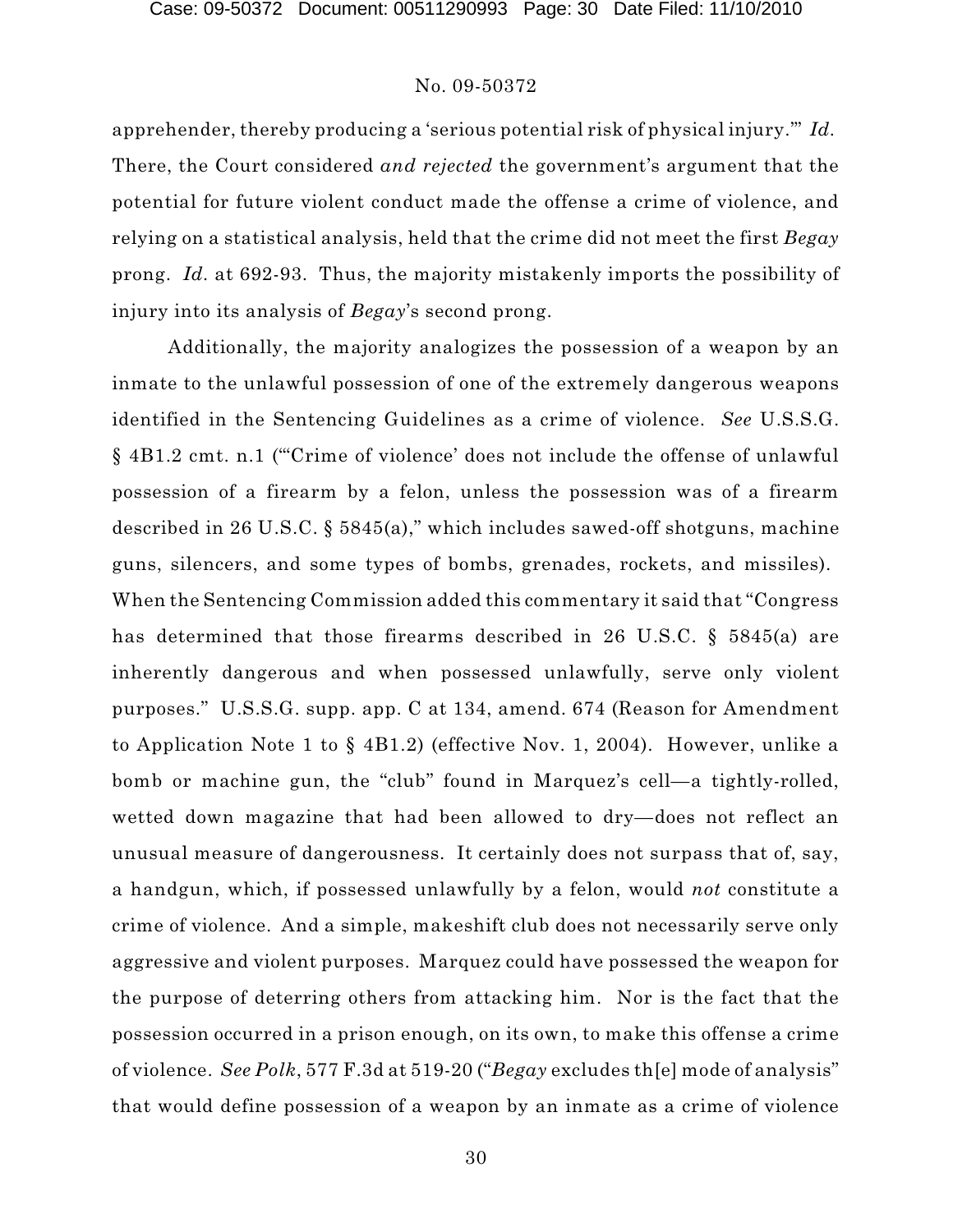simply because "no permissible use exists for a prisoner to possess a weapon. . . . We do not dispute the inherent dangers of possessing a [weapon] in prison, but this alone cannot transform the mere possession offense into one that is similar to the crimes listed.").

The majority is correct that we cannot "minimize[] the nature of Marquez's prior conviction by describing the club he possessed in prison, which was made of a rolled, dried, and hardened magazine or other type of paper" in order "to diminish the dangerousness of the particular weapon he possessed." Majority Op. at 20. But we cannot close our eyes to the nature of the weapon Marquez possessed either. Our inquiry here requires us to decide if Marquez's offense was "similar, in kind as well as in degree of risk posed" to the § 4B1.2 comparative crimes. Marquez did not object to the presentence report's description of the hardened paper club he possessed and he acknowledged that it was a "deadly weapon" under New Mexico law.<sup>10</sup> However, the definition of the New Mexico offense of possession of a deadly weapon by an inmate also clearly makes it a purely passive, possessory crime, requiring no element of intent to use the weapon, nor any violence or aggression; and obviously demonstrates that it is dissimilar from possession of one of the inherently and extremely dangerous weapons, such as a bomb or sawed-off shotgun, identified

 $10$  Additionally, because New Mexico defines "deadly weapon" to include weapons that are and are not identified in § 5845(a), *see* N.M. Stat. Ann. § 30-1-12(B) ("deadly weapon" includes, among other things, "any weapon which is capable of producing death or great bodily harm, including but not restricted to any types of ... bludgeons", the New Mexico offense of possession of a "deadly weapon" by an inmate includes offenses that are crimes of violence as well as offenses that are not. *See* U.S.S.G. § 4B1.2 cmt. n.1. Where, as here, the statute of conviction encompasses multiple offenses and not all of those offenses constitute crimes of violence, the Supreme Court has held that we must first determine the relevant "classification of the crime." *See Chambers*, 129 S. Ct. at 690-91. In doing so, it is appropriate to consider, for instance, charging documents, plea agreements, and "comparable judicial record[s]," and "any explicit factual finding by the trial judge to which the defendant assented." *Shepard v. United States*, 544 U.S. 13, 25 (2005)). Therefore, it is perfectly in line with the Supreme Court's decisions that we consider the nature of the weapon that Marquez possessed.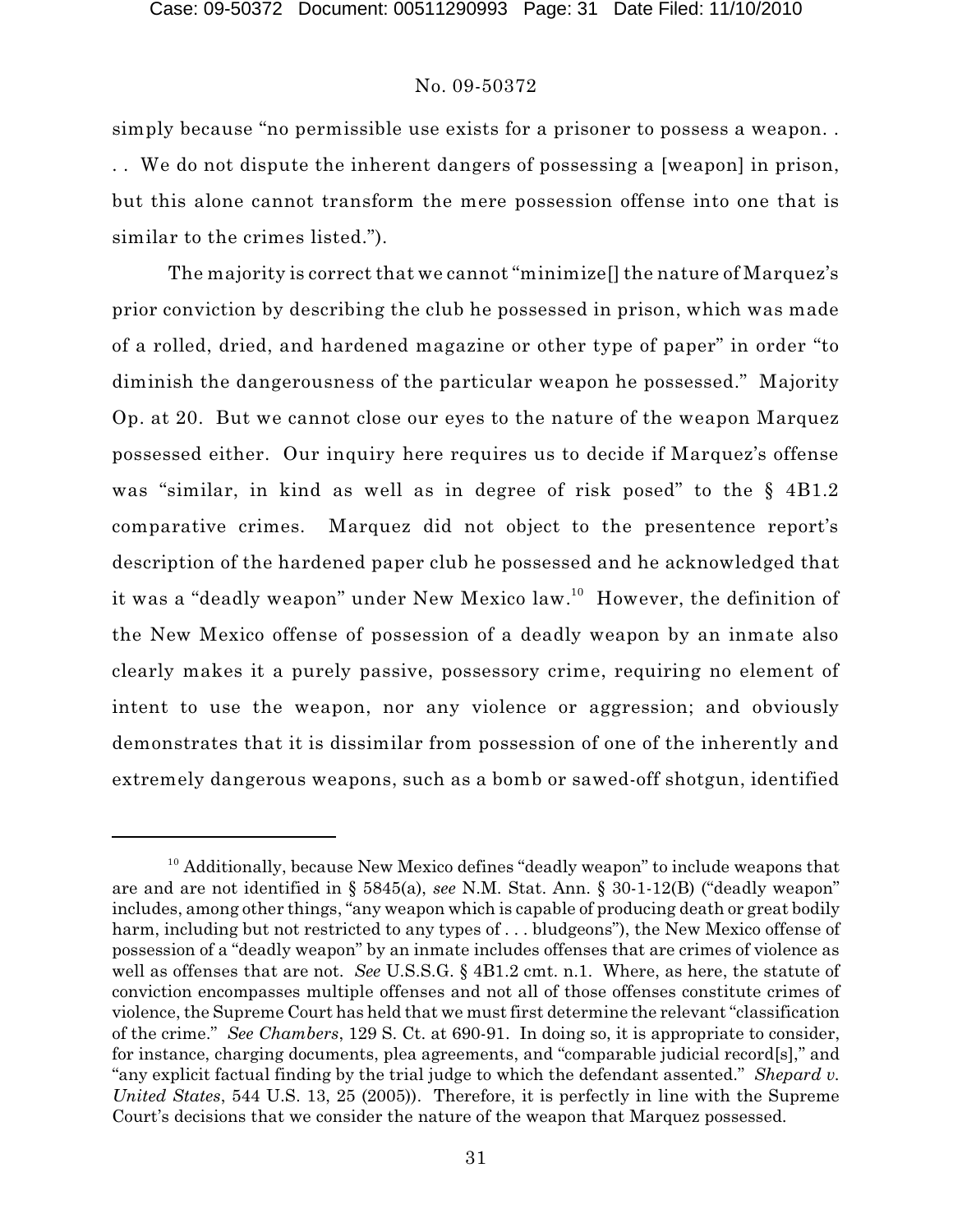in  $\S$  5845(a), where the majority erroneously tries to shoehorn it. The mere possession of a weapon other than those identified in § 5845(a), which would not otherwise be a crime of violence, is not transformed into a crime of violence under § 4B1.2 by virtue of where the weapon is possessed. *Begay* and *Chambers* require more than similarity in degree of risk posed, based on the circumstances; they require as well similarity *in kind* to the comparative offenses, such as burglary of a dwelling. The Sentencing Commission created a very narrow category of crimes of violence for weapons possession offenses that includes *only* weapons that"Congress has determined . . . are inherently dangerous and when possessed unlawfully, serve only violent purposes." *See* U.S.S.G. supp. app. C at 134, amend. 674. Therefore, key to the Commission's classification of the unlawful possession of a bomb or sawed-off shotgun by a felon as a crime of violence is the inherent *dangerousness* of the weapon—as found by Congress—not *where* the weapon is possessed. *Id.* The majority erroneously compares Marquez's offense to the possession of a bomb or sawed-off shotgun; however, the inherent danger present in those weapons is not present in a club fashioned from hard, dried, paper.

### **III**

The New Mexico offense of possession of a deadly weapon by an inmate does not require violent and aggressive conduct and therefore fails under *Begay*'s analysis to satisfy the definition of a crime of violence. The offense does not require intent to use the weapon for any particular purpose; rather, it punishes mere possession. This passive crime does not involve any overt act aimed at a person or property. I agree with the reasoning of the Third Circuit in *Polk* and the Eleventh Circuit in *Archer*, that under *Begay*, mere possession of a dangerous instrument, without more, does not necessarily involve violent or aggressive conduct. Therefore, while I agree that the offense involves a serious